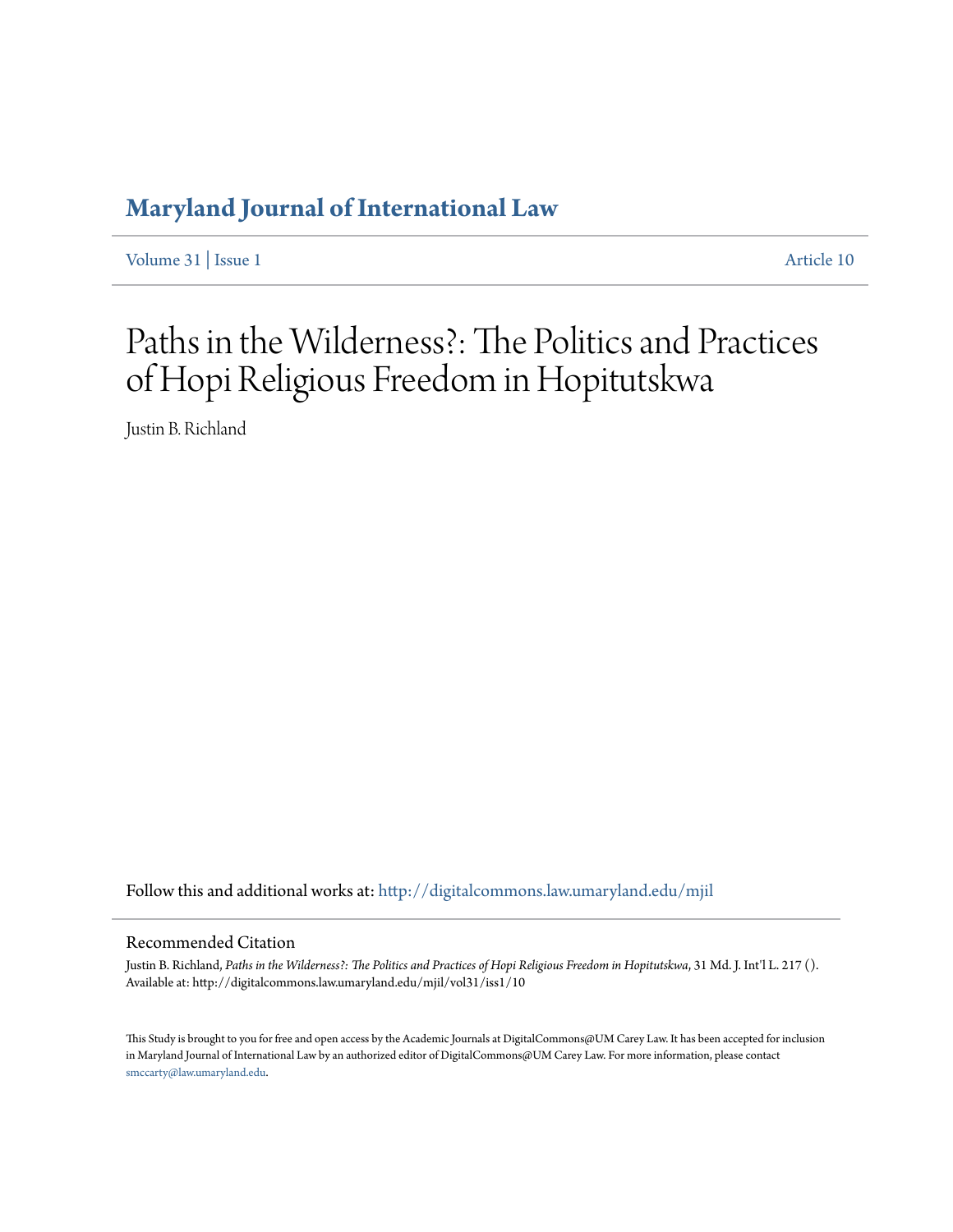# Paths in the Wilderness?: The Politics and Practices of Hopi Religious Freedom in *Hopitutskwa*

JUSTIN B. RICHLAND<sup>\*</sup>

### ABSTRACT

 *This paper considers how U.S. federal laws, policies, and practices concerning the exercise of religious freedom are met by the efforts of Hopi people to practice their religious obligations on their aboriginal lands. Despite the longstanding recognition that Hopi religion demands an ethic, practice, and commitment toward stewardship of lands both on and off the contemporary Hopi Reservation, repeated attempts by Hopi to practice their religion on U.S. National Forest lands have been thwarted by U.S.* 

<sup>© 2016</sup> Justin B. Richland \* Associate Professor of Anthropology, University of Chicago, Research Professor, The American Bar Foundation, and Associate Justice, The Appellate Court of the Hopi Nation. Research for this paper is part of a larger project funded by the Intellectual Property in Cultural Heritage (IPinCH) program at Simon Fraser University.

Acknowledgements: The research and writing of this paper was made possible by a generous grant from the Intellectual Property in Cultural Heritage (IPinCH) program at Simon Fraser University, and a grant from the Lichtstern Fund of the University of Chicago Department of Anthropology. An earlier version of this paper was presented at a workshop, entitled Politics of Religious Freedom: Contested Norms and Local Practices, October 17–18, 2013 at Northwestern University. Thanks to the workshop participants and the organizers for their thoughtful engagement with the themes outlined here. Many thanks must go to Elizabeth Shakman Hurd, Saba Mahmood, Winnifred Sullivan, and Peter Danchin, for their input and suggestions. I would like to thank my friends and colleagues of the Hopi Cultural Preservation Office and Nakwatsvewat Institute for their insights, observations, and patience with me in the ongoing path of our work together. Of course, all remaining errors are mine alone.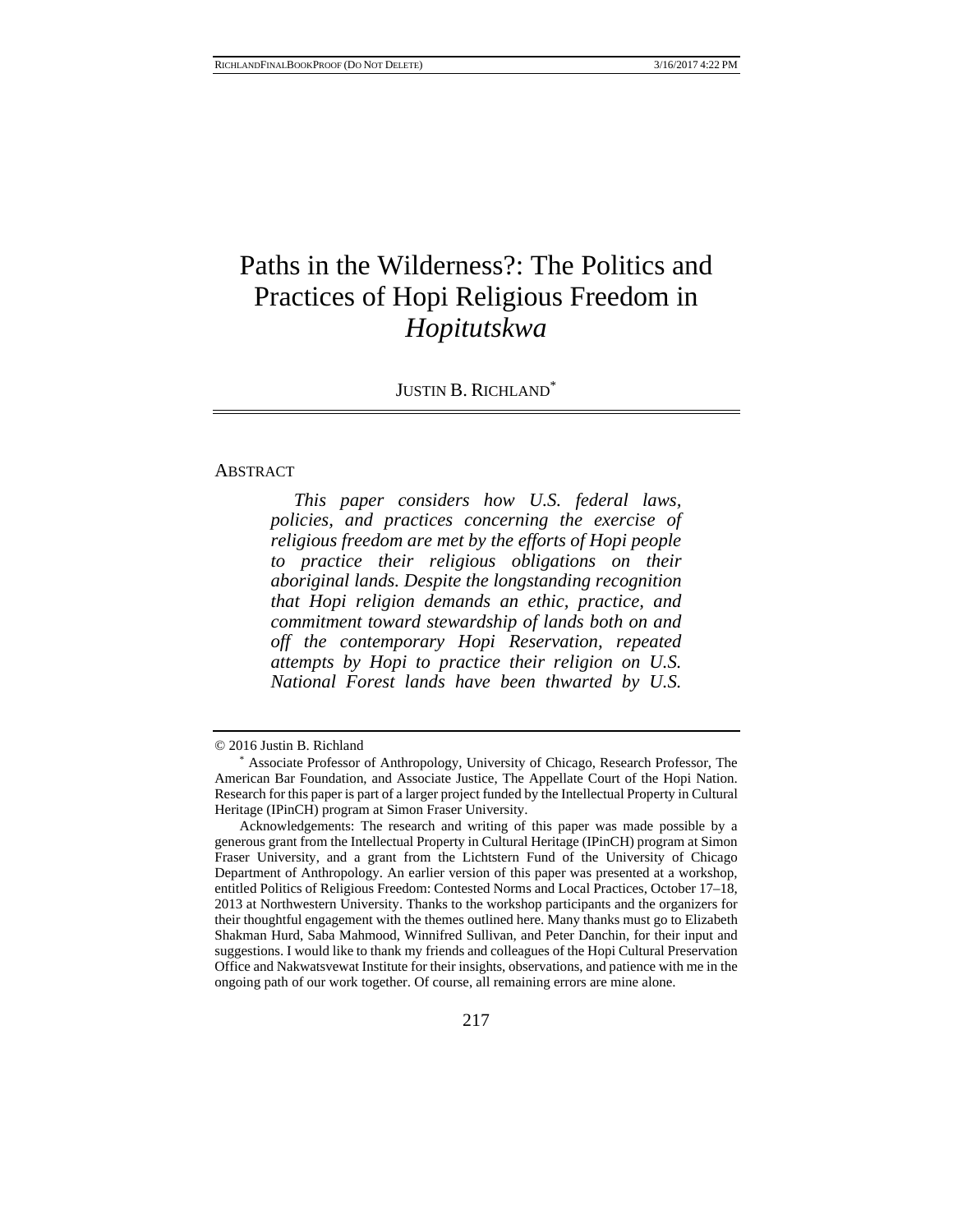*officials. To explore why this is so, and how it is possible that the very laws and policies designed to protect Hopi religion may in fact hinder it, I take up two recent examples of conflict among Hopi and federal officials over the use of public lands. One involves the litigation initiated in the last decades of the twentieth century by Hopi and other tribal nations in the region to stop the U.S. Forest service from approving artificial snowmaking at a ski resort in the Coconino National Forest, outside Flagstaff, Arizona.* 

 *Another considers the circumstances surrounding the 2013 sale of lands in the Tonto National Forest near Payson, Arizona, and the efforts by the Hopi tribe to consult with U.S. Forest Service officials about the significance of archaeological sites discovered within the sale lands. In both examples I explore how, even after passage of various statutes and protocols designed to protect religious expression generally as well as those protecting the rights of Native Americans to the cultural property that their religions often require, Hopi continue to find themselves stymied in their efforts to observe the full breadth of their religious beliefs, beliefs in which nature, culture, and the paths of human life in which they are joined are seemingly always thrown off course. Beyond a consultative role, this paper argues that federal agencies should consider processes that give tribal nations active comanagement authority, at least on a case-by-case basis, consistent with principles outlined in the Tribal Self-Governance Act of 1994, Pub. L. No. 103-413, and regulations promulgated pursuant to it, but which currently apply only to Department of Interior agencies.* 

### **INTRODUCTION**

Trudging up a small rise on the dusty, unmarked chaparral trail we had just taken across the Payson Ranger District of the Tonto National Forest in Arizona, my Hopi colleagues, who had been joking with each other just moments before, had now grown silent. Though it was early morning, it was already hot in central Arizona, even in the higher elevations of what locals call the "Rim Country" at the Southern edge of the Colorado Plateau.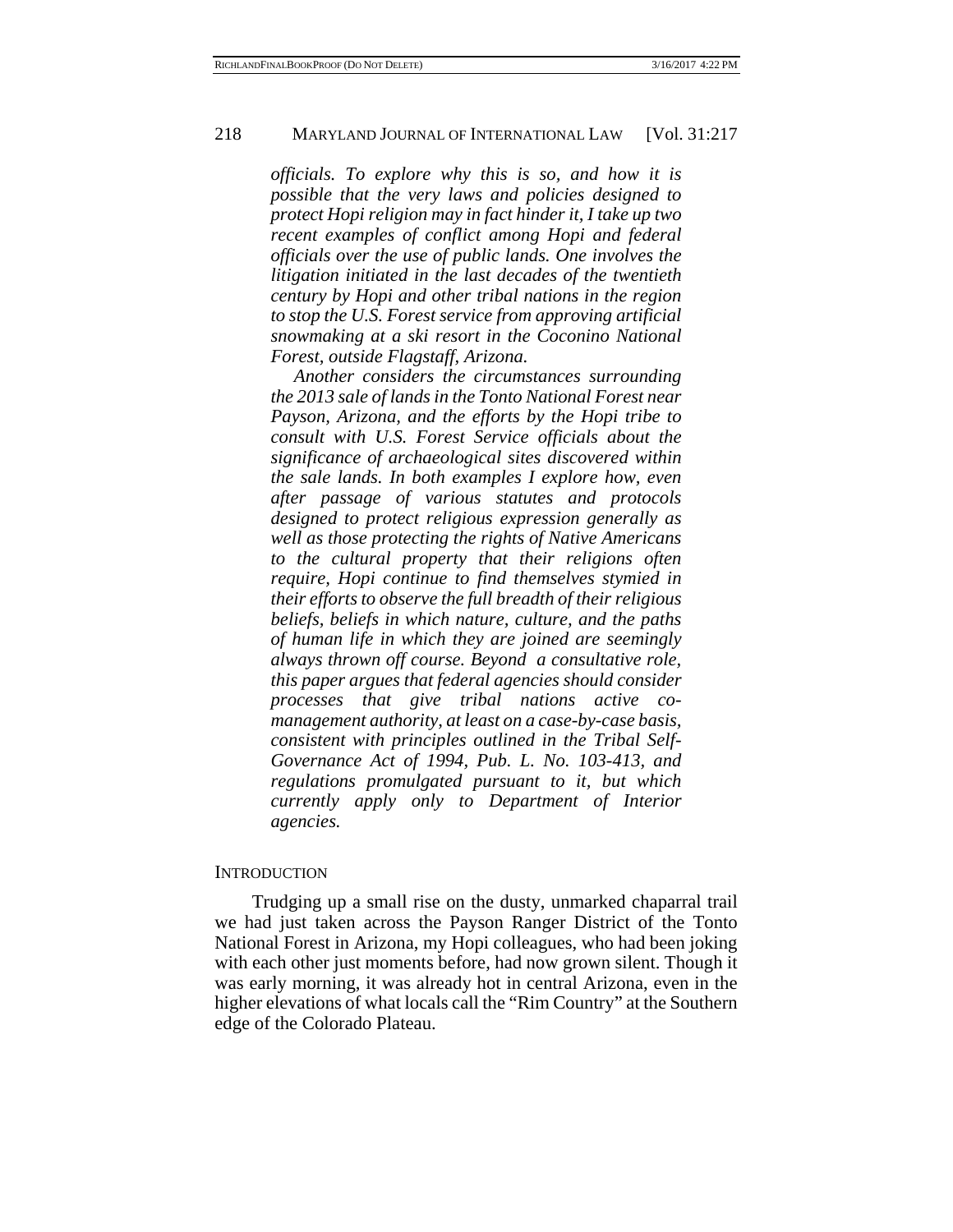I remember thinking that it must be the heat and the exertion from the hike that was quieting everyone down. And while that might have been the case, it was also true that when we made it to our destination—a ridge with a commanding view of the spruce pine fields in valley below, interspersed with roughhewn sandstone blocks and red, rocky outcrops reminiscent of the more spectacular mesas of nearby Sedona, Arizona—that the silence may have also been a kind of reverence. For it was followed by my colleagues' whispers of *kwaakwhá* ("thanks"), punctuated with an occasional *Is uti!* ("Oh my!").

As it turned out, we had arrived at and were standing amidst what archaeologists have identified as a site of human occupation, and one that they dated to the late Pre-Classic (A.D. 750–950) and Classic Periods (A.D. 1200–1450) of the archaeological record of the area, a period of human occupation dating from between AD 1600–1875, accompanied as it was by artifact scatters that bore the typical characteristics of what they called Tonto Plain Ware and Tonto Red Ware ceramics.<sup>1</sup>

But my Hopi colleagues had a different name for our destination on that day. They call it *itaakuku* ("our footprints"). Because for them, this place, and the other archaeological sites that can be found all over central and northern Arizona, mark not just the passage through the area of those ancestors they call *Hoopoq'yaqam* ("Those who went to the Northeast"), but also, more generally, the ongoing paths of commitment that Hopi make to the deity who first occupied this world, the Fourth World.2 That deity is *Maasaw,* and it is he who first promised them this land and the greater Hopi homeland of which it is a part, but only so long as they continued to move across it, learning from and caring for the many beings who crowd what Euro-Americans continue to see as otherwise empty, desert wilderness.3

These sites then are not just places, but spaces, marks on a path of ethical living that the Hopi today are working hard to continue to follow. It is this idea of a *path*, what the Hopi call *Hopivewat*, that makes up the complex and ever unfolding cycle of prayer and practice that constitutes what non-Hopi call the Hopi religion, but which Hopi

 <sup>1.</sup> *See generally* JEFFERY J. CLARK, TRACKING PREHISTORIC MIGRATIONS: PUEBLO SETTLERS AMONG THE TONTO BASIN HOHOKOM viii, 33, 66–71 (2001); J. Scott Wood, *Checklist of Pottery Types for the Tonto National Forest*, 21 ARIZ. ARCHEOLOGICAL SOC'Y 7– 9 (1987).

 <sup>2.</sup> *See* HAROLD COURLANDER, THE FOURTH WORLD OF THE HOPIS 22 (1987).

 <sup>3.</sup> Kurt E. Dongoske et al., *Archeological Cultures and Cultural Affiliation: Hopi and Zuni Perspectives in the American Southwest*, 62 AM. ANTIQUITY 600, 603 (Oct. 1997).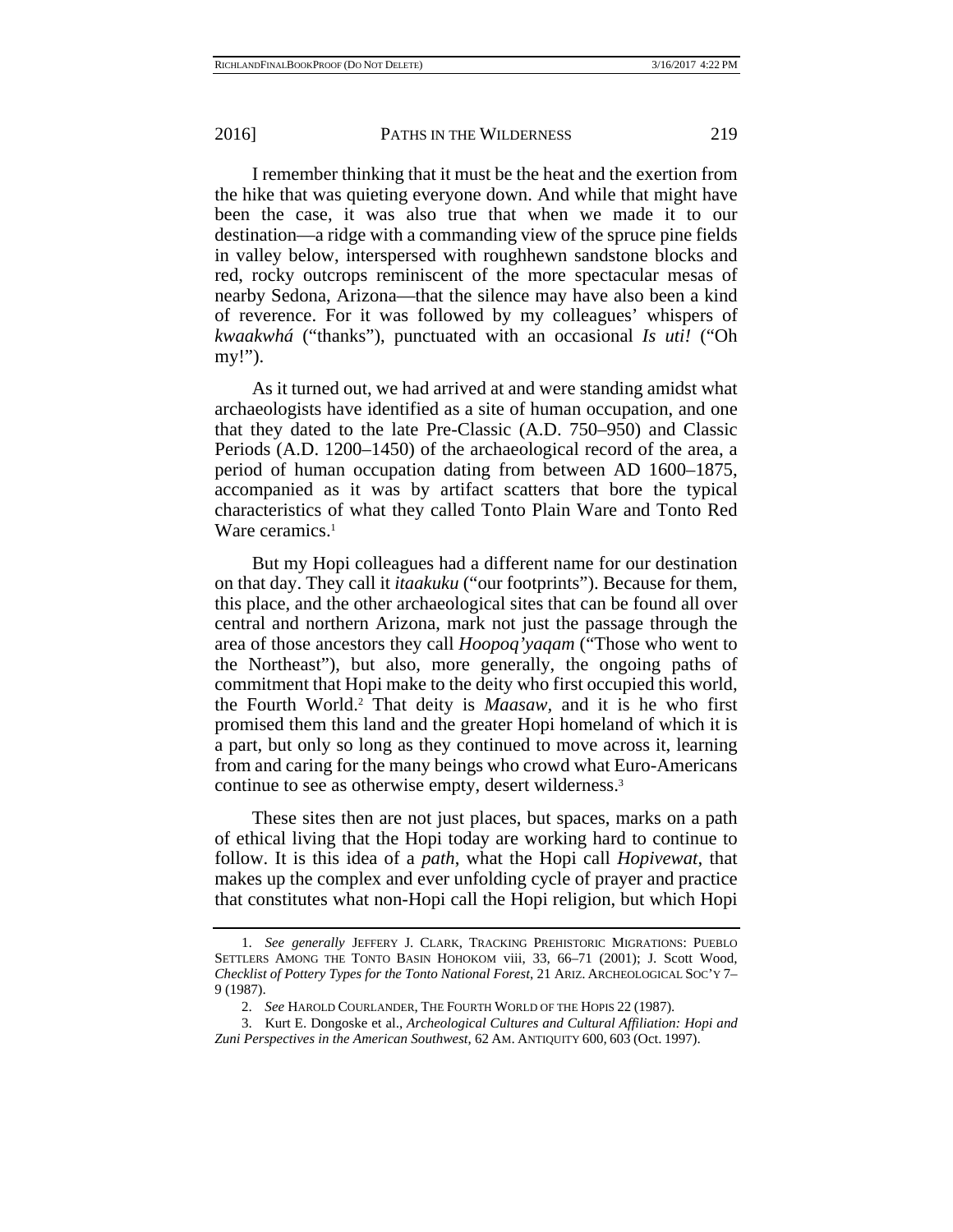simply refer to as *their* path, their *qatsi* ("life").<sup>4</sup> Indeed, this path tracks a trail across the expanse of the Southeast corner of the Colorado Plateau that is their aboriginal homeland and the center of the Hopi universe. This life mandates that the Hopi undertake, every year, certain ceremonial obligations to acknowledge and care for those beings encountered by those who had taken these paths before them, those whose footprints dot the land, and whose spirits also return to these places.<sup>5</sup> Indeed, as we walked along the trails encountering these various sites, my Hopi colleagues kept pointing to all the people (*Hisatsinom*, or "ancestors") that had come to greet us as we approached their homes:, the gray hawk who eyed us from above, the hummingbird who hovered and zipped across our path, and the fawn who bolted from the underbrush when one of us strayed too close.

While I should have probably anticipated that Hopi ceremonialism would break out on that hike, the nominal reason we were trudging in the backcountry of central Arizona was for something somewhat different. My colleagues had been invited down to the area, about 130 miles south from their villages on the Hopi Reservation, as part of an effort by the U.S. Forest to undertake what is known as a "Traditional Cultural Properties" investigation"<sup>6</sup> on the lands of the Tonto National Forest. As members of the Hopi Cultural Preservation Office's (HCPO) cultural resource advisory team, they served as the Hopi Tribal Nation's cultural resource management arm. As such they were authorized by the Hopi tribal government to meet with representatives of non-Hopi private and public institutions and organizations to consult and/or negotiate the terms of use, maintenance, or repatriation of Hopi material and immaterial cultural property.7

This was not the first time the HCPO and its cultural resources advisory team had conducted such consultations. Indeed, they had been regularly doing so since the mid-1990s, shortly after the passage

 <sup>4.</sup> PETER WHITELEY, DELIBERATE ACTS: CHANGING HOPI CULTURE THROUGH THE ORAIBI SPLIT 22 (1988).

 <sup>5.</sup> *See* T.J. FERGUSON & CHIP COLWELL-CHANTHAPHONH, HISTORY IS IN THE LAND: MULTIVOCAL TRIBAL TRADITIONS IN ARIZONA'S SAN PEDRO VALLEY 95 (2015).

 <sup>6.</sup> U.S. DEP'T OF INTERIOR NAT'L PARKS SERV., GUIDELINES FOR EVALUATING AND DOCUMENTING TRADITIONAL CULTURAL PROPERTIES 1, NAT'L REG. BULL (1998) [hereinafter GUIDELINES FOR EVALUATING AND DOCUMENTING TRADITIONAL CULTURAL PROPERTIES].

 <sup>7.</sup> *See* Hopi Tribal Council Res. H-70-94 (1994) (on file with author) ("[N]ow therefore be it resolved that the Hopi Tribal Council .... That it authorizes the Hopi Cultural Preservation Office to exercise administrative responsibilities to negotiate and enter into agreements as necessary to address the repatriation of sacred objects [and] objects of cultural patrimony . . . .).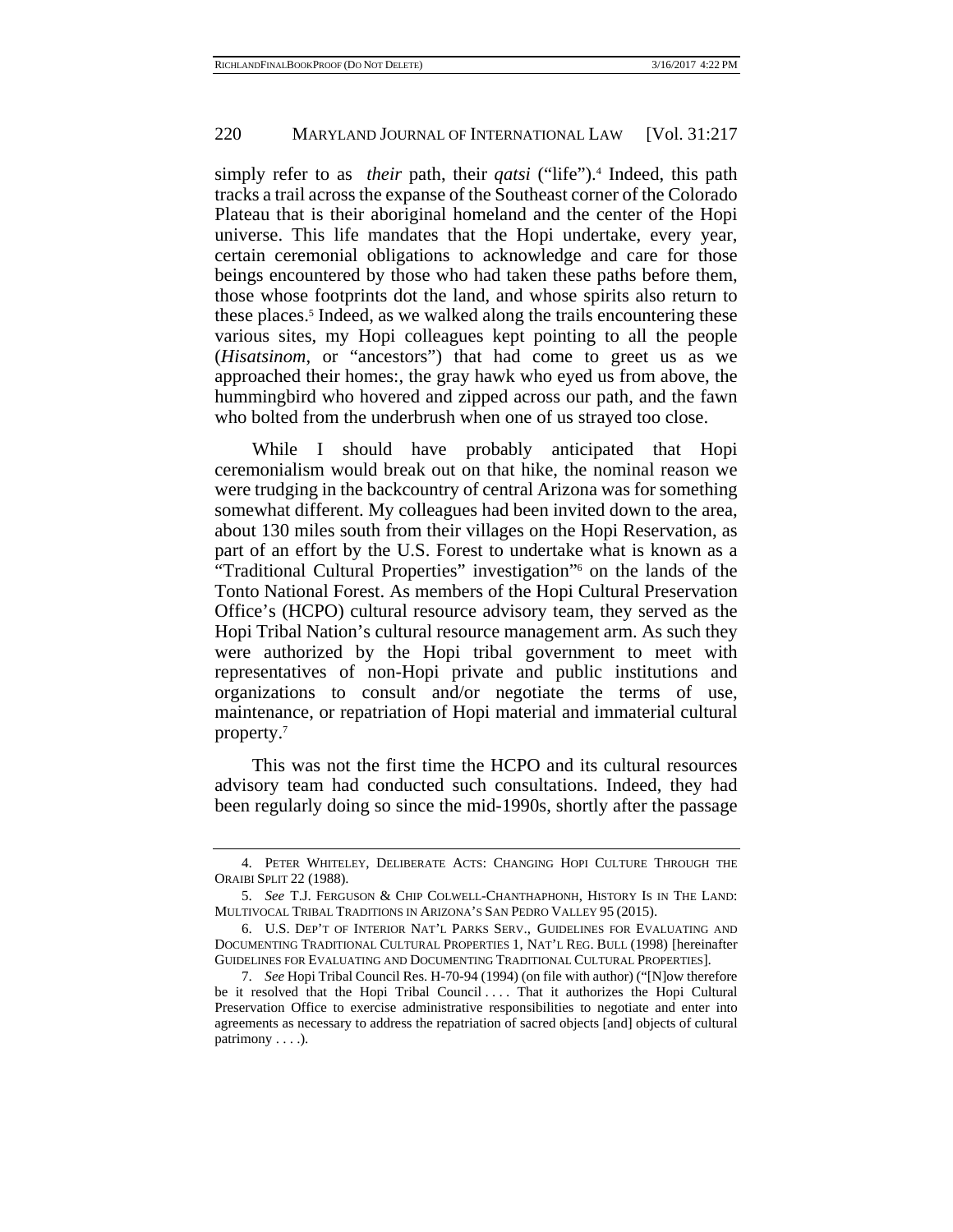of the Native American Graves Repatriation Act of 1990,<sup>8</sup> legislation that ushered in a sea-change in the way in which Native American cultural property was managed by non-native institutions and agencies receiving federal funds.<sup>9</sup>

It is worth emphasizing, I think, that it was members of Hopi's *cultural* resource advisory team, of the Hopi *Cultural* Preservation Office, that were hiking those trails in Tonto, and meeting with U.S. Forest service representatives regarding aspects of Hopi life that are tied to public lands. While the HCPO is a branch of the Hopi Tribe's Department of Natural Resources, none of its other branches—not the Wildlife and Ecosystems management office, nor its Water Resources program, nor its Environmental Protection Office10—were present with us on that hike, though they certainly could have been. Because while it may be the case that for *non-*Hopi, the land, flora, and fauna we encountered in Tonto on that hot day were likely seen as wilderness of one kind or another, for the Hopi such meetings are something altogether more. The lands we were crossing in the Tonto are within the southern parts of *Hopitutskwa,* the aboriginal expanse of Hopi homeland that stretches from the confluence of the Verde and Salt Rivers in the South, meeting and following the Puerco River to the East, including the Grand Canyon and Lake Powell in the West and North, but arguably beyond.<sup>11</sup> For the Hopi, the lands that make up *Hopitutskwa* are anything *but* the open, wild, perhaps even empty, space that seem to be conjured by the concept of wilderness, public lands, or even National Forest. From a Hopi perspective these are crowded, busy, buzzing places. To that extent, we might follow French anthropologist Philippe Descola, Eduardo Kohn, and others who wonder whether the too-easy division between Nature and Culture even makes sense when describing how Hopi engage with places like

 <sup>8.</sup> Native American Graves Protection and Repatriation Act of 1990, Pub. L. No. 101- 601, 104 Stat. 3048 (codified as enacted at 25 U.S.C. §§ 3001-13, 1170 (1990)) (requiring Federal agencies and institutions receiving federal funding and in possession of Native American cultural items to inventory said items, and within 6 months of completion notify those Native American tribes or lineal descendants who can claim cultural affiliation, and if requested, to expeditiously return such cultural items).

 <sup>9.</sup> As one USFS Archaeologist with over 30 years of experience explained, prior to the passage of NAGRPA, "Nobody in the federal government really consulted tribes . . . back then . . . . Once NAGPRA came in, the world changed, and we started doing things a lot differently." Interview with USFS Archaeologist (July 10, 2013).

 <sup>10.</sup> *Tribal Services*, HOPI TRIBE, http://www.hopi-nsn.gov/tribal-services (last visited Apr. 8, 2016).

 <sup>11.</sup> For a historical background on the delineation of *Hopitutskwa*, see LEIGH JENKINS ET AL., A REEXAMAINATION OF THE CONCEPT OF HOPITUTSQWA (Nov. 11, 1994).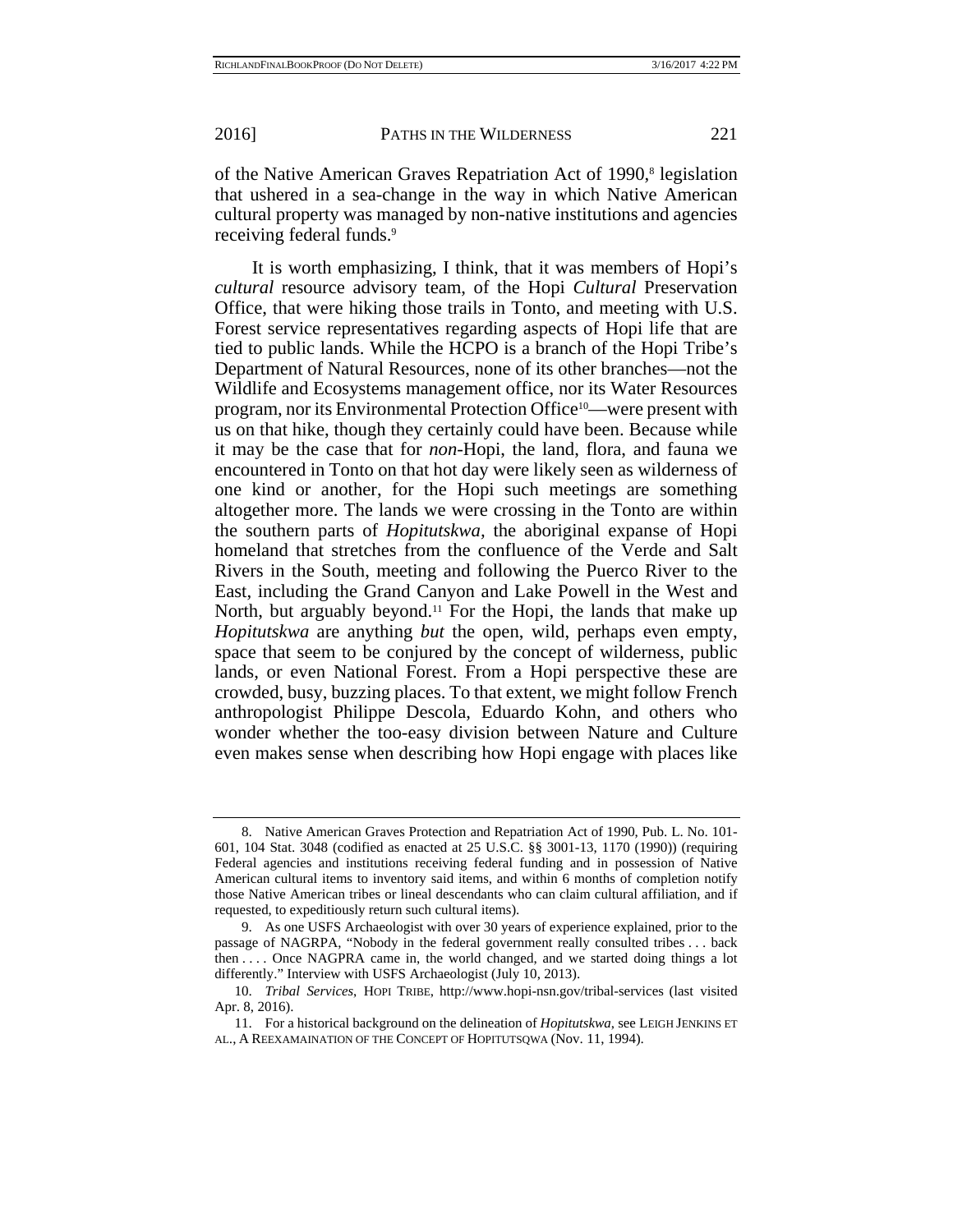### the Tonto.<sup>12</sup>

Indeed, when we understand that the very word *Hopi* signifies not only the ethno-national identity of the people who constitute members of the contemporary Hopi Tribal Nation, but even more fundamentally, is an expression of ethnical valuation, a marker of right behavior, used to describe those who "behave well." We gain an insight into what they mean when they describe their land *Hopitutskwa*, and perhaps even the earth itself, as a space and place to which they owe ethical obligations, as they promised to *Maasaw,* the one who allowed them to reside there.13 These obligations, the Hopi will tell you, can only be fulfilled through adherence to certain religious and ritual practices that must be performed. As was artfully stated in a 1951 petition by the leaders of a Hopi village to the U.S. Indian Claims Commission, "The Hopi Tusqua [sic]… is our love and will always be, and it is the land upon which our leader fixes and tells the dates for our religious life. Our land, our religion, and our life are one..."<sup>14</sup>

It is no surprise then that the Hopi have long-standing claims to lands well beyond the 1.5 million acres that make up their current reservation, currently held by the U.S. government in the form of National Forest lands, and that many of those claims turn on the religious duties and obligations they are required to undertake in a very specific way according to strict rules of ritual performance. Even more importantly, these duties and obligations involve esoteric practices that must be performed out of sight and earshot of the uninitiated.<sup>15</sup>

<sup>12.</sup> *See generally PHILIPPE DESCOLA, BEYOND NATURE AND CULTURE (Janet Lloyd trans.,* 2012); EDUARDO KOHN, HOW FORESTS THINK: TOWARD AN ANTHROPOLOGY BEYOND THE HUMAN (2013); EDUARDO DE CASTRO, CANNIBAL METAPHYSICS: FOR A POST-STRUCTURAL ANTHROPOLOGY (Peter Skafish trans., 2014). Others working with indigenous peoples of the Amazon, have argued that anthropology needs to go further than it currently does in understanding these people's commitments to the beings of the non-human world and which they live—the plants, animals, rocks and rivers—so as to better appreciate the moral and ethical obligations that they claim to owe, and be owed, by these fellow beings. As such, they have helped usher in what some have called the "ontological turn" in anthropology more generally. *See e.g.,* John Kelly, *The Ontological Turn: Where Are We?*, 4 J. ETHNOGRAPHIC THEORY 357 (2014).

 <sup>13.</sup> *See* DONGOSKE, *supra* note 3, at 603.

 <sup>14.</sup> Brief for Petitioner, Hopi Village of Shungopavi v. United States, No. 210 (Indian Claims Commission, Aug. 6, 1951). *See also* HARRY C. JAMES, PAGES FROM HOPI HISTORY 102 (1974); PETER M. WHITELEY, HOPITUTSKWA: AN HISTORICAL AND CULTURAL INTERPRETATION OF THE HOPI TRADITIONAL LAND CLAIM 1 (1989).

 <sup>15.</sup> SEVERIN FOWLES, AN ARCHAEOLOGY OF DOINGS: SECULARISM AND THE STUDY OF PUEBLO RELIGION 101 (2013); Justin B. Richland, *Hopi Sovereignty as Epistemological Limit*, 24 WICAZO SA REV. 89 (2009); PAUL V. KROSKRITY, LANGUAGE, HISTORY, AND IDENTITY: ETHNOLINGUISTIC STUDIES OF ARIZONA TEWA 15–6 (1993); Alfonso Ortiz, *Ritual Drama and the Pueblo World View*, *in* NEW AMERICAN PERSPECTIVES ON THE PUEBLOS 135 (Alfonso Ortiz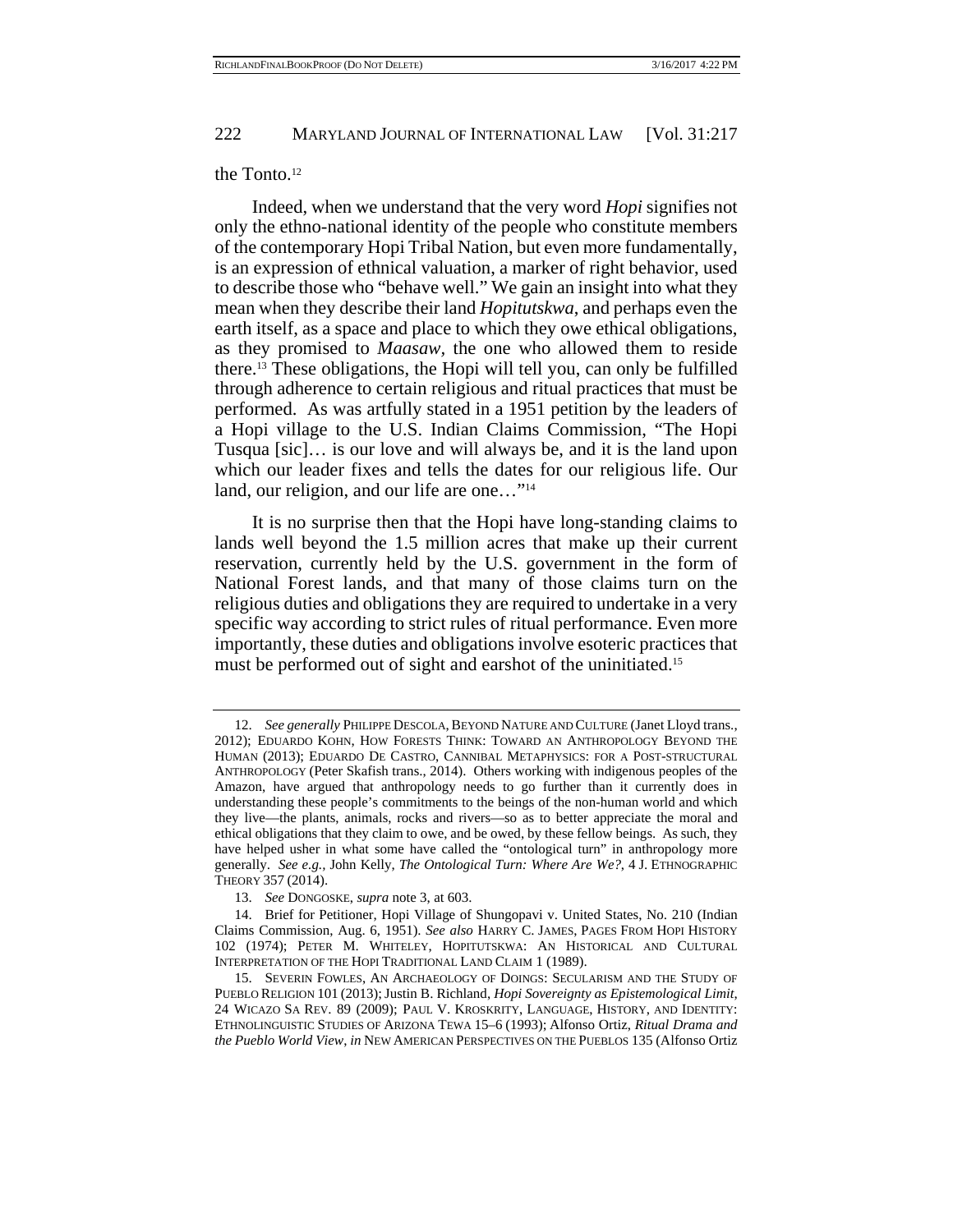When viewed in this light, we have to ask, for whom are these lands wilderness? What effects, if any, does naming these lands "National Forests," have on the capacity of Hopi people to exercise their religion? Moreover, how does such naming, and its effects, square with the presumptions of the First Amendment protections of religious freedom that Hopi, like all U.S. citizens, expect the right to enjoy, especially in public?

To ask these questions, I want to next track a trail of another sort, this one of the legal filings and decisions that occupied the Hopi and other American Indian tribes as they wrangled with the U.S. National Forest and others over a different sacred place, the San Francisco Peaks, or what the Hopi call *Nuvatukya'ovi*.<sup>16</sup> After this brief detour I will once again return to the dusty hills of the Tonto, and the engagements between Hopi and Forest Service archaeologists as they explored the significance of the footprints there. In so doing, this paper considers how U.S. federal laws, policies, and practices concerning the exercise of religious freedom are met by the efforts of Hopi people to practice their religious obligations on their aboriginal lands*.* Despite the longstanding recognition that Hopi religion demands an ethic, practice, and commitment toward stewardship of lands both on and off the contemporary Hopi Reservation, repeated attempts by Hopi to practice their religion on National Forest lands have been thwarted by U.S. officials. I then will conclude with some final reflections on what this all might say about the politics of religious freedom for the Hopi and other native nations in the United States today.

### I. NUVATUKYA'OVI, IN THE COCONINO NATIONAL FOREST.

Among the many footprints that both mark the thousands of years of history that the Hopi have occupied and traversed the lands we currently call central and northern Arizona, and which also continue to demand Hopi religious attention and stewardship, few are more significant or demand as much from the Hopi than *Nuvatukya'ovi.*  Standing at 12,633 feet above sea level, what Euro-Americans call Mount Humphreys towers over the town of Flagstaff, with a population 67,468 in 2012.17

ed., 1972).

 <sup>16.</sup> Maria Glowacka et al., *Nuvatukya'ovi—San Francisco Peaks: Balancing Western Economies with Native American Spiritualities*, 50 CURRENT ANTHROPOLOGY 547, 547 (Aug. 2009).

 <sup>17.</sup> *Id.* at 555; *Our Town—Flagstaff*, http://canyonchapel.org/about/about-our-townflagstaff (last visited Apr. 15, 2016).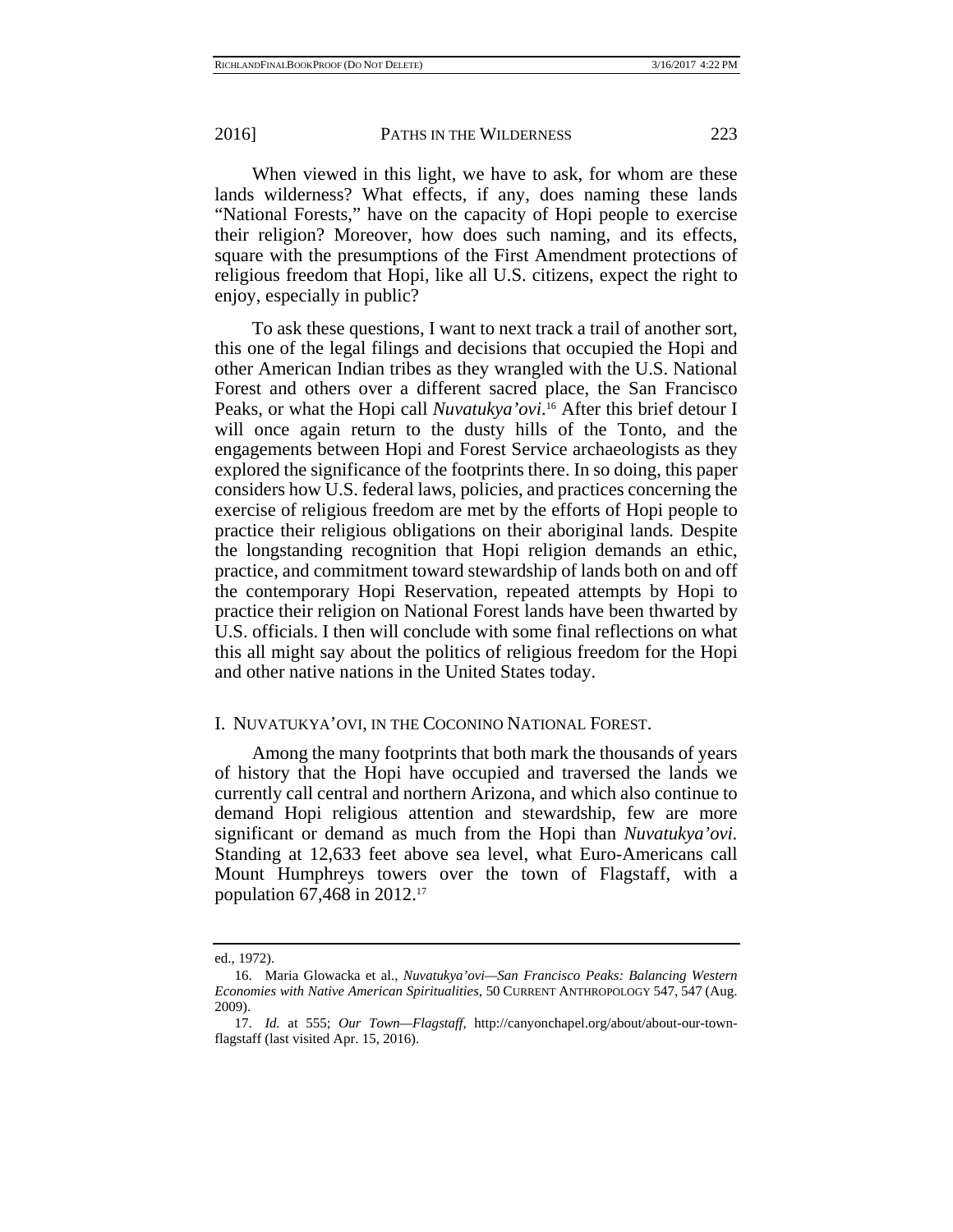*Nuvatukya'ovi* is the highest mountain in Arizona. On most days it is easily visible from the mesa-top villages where the Hopi have lived since at least 1200 A.D.<sup>18</sup> As a now-extinct volcano, the mountain's steep slopes surge up from the relatively flat terrain beyond its foothills to its immediate north, casting a stark contrast, and a long rain shadow, across much of the Hopi and Navajo reservations. The result is that it also catches much of the moisture in this otherwise arid landscape, lending it robust pine forests and snowy peaks that attract outdoor enthusiasts from all over the region. Coupled with the Grand Canyon which sits less than a two hour drive to the north, *Nuvatukya'ovi* plays a big role in burnishing Flagstaff's reputation as a mecca for outdoor enthusiasts of all stripes. Among those who flock to "Flag," as the locals call it, invariably included are snowboarders and skiers who come to ride the slopes of Arizona Snowbowl, the only ski resort in the region, and one of the oldest in the West, operating on U.S. National Forest land since the 1930s.19

For the Hopi, however, *Nuvatukya'ovi* is a mecca of a different sort. They consider it the home of the *Katsinam*, the ancestor spirits who visit them and their villages for half of every year and who bring with them the bounties and beneficence of rain.<sup>20</sup> In exchange for this, the Hopi give thanks and prayers through an elaborate series of ceremonies that fill village nights and days from late December to mid-July.21 *Nuvatukya'ovi* also marks the Hopi southwest cardinal direction, providing both literal and figurative axis of orientation for *Hopivewat,* the path of a good life. No wonder then that sacred shrines dot the landscape leading to and including many different places on *Nuvatukya'ovi*, and on which Hopi footprints, both past and present, are regularly visible. Hopi priests are required to make pilgrimages to *Nuvatukya'ovi* during key moments in their annual ceremonial calendar.22 Various materials, including spruce boughs, eagle feathers, and various other plant and animal resources required for their observances must be gathered on and around *Nuvatukya'ovi*. 23

As the Hopi tell it, and even without revealing any of the esoteric information that they are prohibited from telling a non-initiate like me (or anyone else, including other Hopis), there are few phenomena more

 <sup>18.</sup> Glowacka et al., *supra* note 16, at 552, 555.

 <sup>19.</sup> *Id*. at 547.

 <sup>20.</sup> *Id*. at 551.

 <sup>21.</sup> *See id* at 556.

 <sup>22.</sup> *Id.* at 553, 555–8.

 <sup>23.</sup> *Id.* at 553, 557–8; MISCHA TITIEV, OLD ORAIBI: A STUDY OF THE HOPI INDIANS OF THIRD MESA 246 (1944).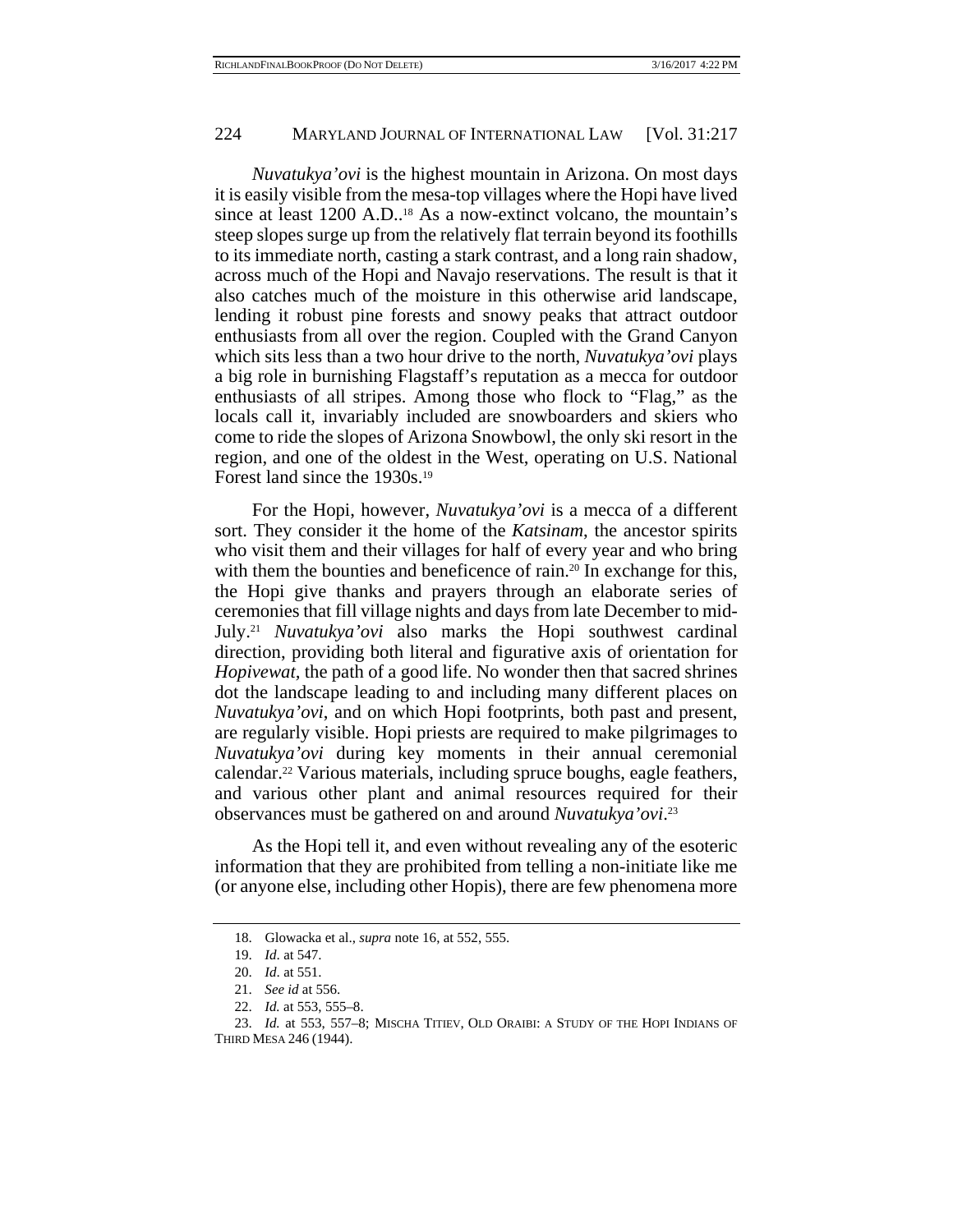central to Hopi life, religion, culture, and its practice than *Nuvatkya'ovi.* So it comes as little surprise that the Hopi tribe has been a regular opponent of repeat efforts by the Arizona Snowbowl Corporation to expand its ski resort capacity and have worked tirelessly to block the approval and permitting granted to such efforts by the U.S. Forest Service.<sup>24</sup> The Hopi have fought on many different fronts, from public protests, to the lodging of civic complaints, to petitioning the federal government.25 They have done so whenever the Arizona Snowbowl has endeavored to broaden their impact on *Nuvatukya'ovi,* whether it be in requesting a permit to cut new ski trails, raising capital to renovate the ski lodge, or even adding new high-speed chair lifts to increase the number of skiers who can access the mountain at one time.26 All of these efforts have been met with Hopi protests, in one form or another.

But for many Hopi, the most recent action by Arizona Snowbowl to expand its capacity is perhaps the most egregious affront to the culture and the religious obligations they owe to *Nuvatukya'ovi.* That is because the ski resort has introduced large scale artificial snowmaking operations on the mountain, an operation that is estimated to shower 1.5 million gallons daily of frozen reclaimed waste-water pumped from Flagstaff's sewage treatment centers.27

Now, as Arizona Snowbowl representatives tell it, and as the U.S. Forest Service Environmental Impact Assessment that approved it explains, the use of wastewater that has been reclaimed from Flagstaff home and industrial sewage is both safe and clean and offers the only sustainable way of making snow in a manner that offsets the environmental impact that comes from using so much water for

 <sup>24.</sup> *See* Justin B. Richland, *Dignity as (Self-)Determination: Hopi Sovereignty in the Face of US Dispossessions*, 41 LAW & SOC. INQUIRY 917, 930–4 (2016); Glowacka, et al., *supra* note 16, at 547–50.

 <sup>25.</sup> *See, e.g.*, *Protests as Arizona Snowbowl Opens with 100% Treated Sewage Snow on Sacred Site*, PROTECT THE PEAKS (Dec. 1, 2014, http://protectthepeaks.org/protests-as-arizonasnowbowl-opens-with-100-treated-sewage-snow-on-sacred-site (last visited Apr. 15, 2016); *Hopi Win Right to Continue Court Fight Against Snowbowl Wastewater on Sacred Peaks*, INDIAN COUNTRY TODAY MEDIA NETWORK (Jan. 8, 2014), http://indiancountrytodaymedianetwork.com/2014/01/08/hopi-win-right-continue-courtfight-against-snowbowl-wastewater-sacred-peaks-153019.

 <sup>26.</sup> *See* Richland, *supra* note 24, at 930–4.

 <sup>27.</sup> FOREST SERV., U.S. DEP'T OF AGRIC., ARIZ. SNOWBOWL FACILITIES IMPROVEMENTS FINAL EIS AND FOREST PLAN AMENDMENT #21, at 10 (2005); Robrt L. Pela, *How Arizona Snowbowl Fakes Flakes for a Longer Ski Season*, PHOENIX NEW TIMES (Feb. 2, 2016), http://www.phoenixnewtimes.com/arts/how-arizona-snowbowl-fakes-flakes-for-a-longerski-season-8018927.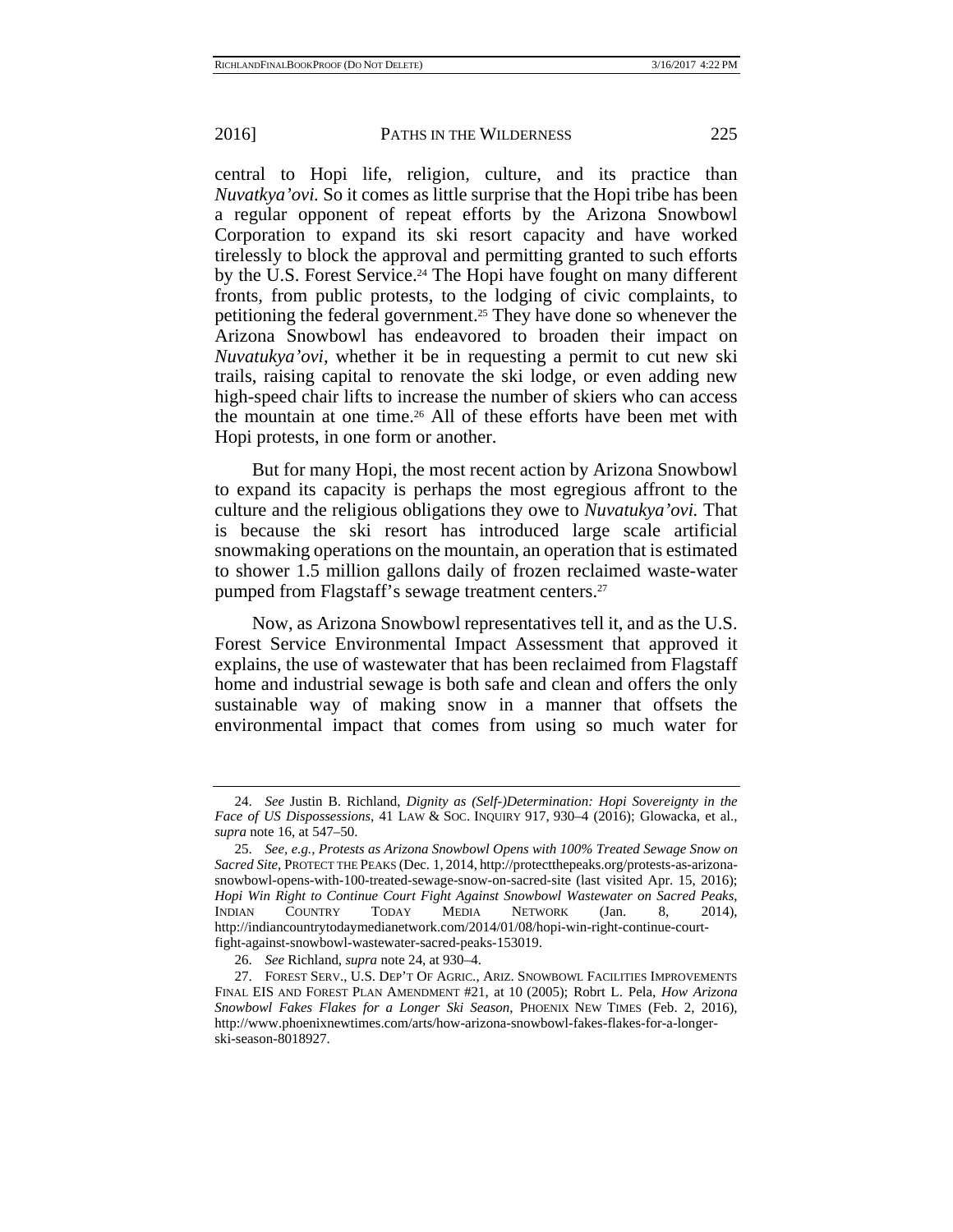recreational purposes.28 This is especially important when we recall that the San Francisco Peaks, and the Flagstaff region more generally, are a small oasis of moisture in an otherwise parched corner of the southwestern United States. The Hopi, themselves agriculturalists who practice a kind of dry-farming relying on specially adapted corn seeds, count on nothing more than the average 8.5 inches of rain annually to water their crops.<sup>29</sup>

So while the idea that the Arizona Snowbowl is attempting to mitigate the water usage normally involved in making snow seems a good one, it only does so if you ignore so many other tragic ironies that spraying waste-water on *Nuvatukya'ovi* has for Hopi and other tribes in the region, ironies that the Hopi are quick to point out. To list only the most obvious one, consider that in blowing dirty water onto the home of the very ancestor spirits who bring water to Hopi dry-farmed crops is really more than an injury. It's an insult. Indeed, in some sense, it is almost literally a large-scale act of pissing in the Hopi's pot.

In 2005, the Hopi Tribe, with the HCPO teams taking a lead role, joined with twelve other tribal nations in the region, as well as several well-known environmental advocacy groups (Sierra Club International, National Resource Defense Counsel, and others) in a lawsuit against the U.S. Forest Service.<sup>30</sup> This was actually the second round of litigation that the Hopi and other tribes had entered into against the Forest Service and the Arizona Snowbowl, the first beginning in the early 1980s after a planned expansion of the resort.<sup>31</sup>

In both the first and second rounds of litigation, the Hopi and other tribes had argued that the approvals that the U.S. Forest Service granted to the proposed actions of the ski resort constituted a violation of their rights, protected by the U.S. Constitution as enshrined in the language of the First Amendment, which holds that the government "shall make no law respecting an establishment of religion, or prohibiting the free exercise thereof."32 The Hopi and their copetitioners lost in the first round of litigation, when Judge Lumbard of the U.S. Court of Appeals for the District of Columbia upheld the decision of the U.S. District Court judge that the actions of the U.S.

 <sup>28.</sup> FOREST SERV., *supra* note 27, at 29–30.

 <sup>29.</sup> Duane L. Johnson & Mitra N. Jha, *Blue Corn*, *in* NEW CROPS 228–30 (Jules Janick & James E. Simon eds., 1993); MICHAEL A CRIMMINS ET AL., THE UNIV. OF ARIZ., HOPI CLIMATE: AN OVERVIEW TO SUPPORT DROUGHT MONITORING AND MANAGEMENT 2 (2015).

 <sup>30.</sup> Navajo Nation v. U.S. Forest Serv., 535 F.3d 1058, 1063 (9th Cir. 2008).

 <sup>31.</sup> Wilson v. Block, 708 F.2d 735, 739 (1983).

 <sup>32.</sup> U.S. CONST. amend. I; *Wilson*, 708 F.2d 735; *Navajo Nation*, 535 F.3d 1058, 1063.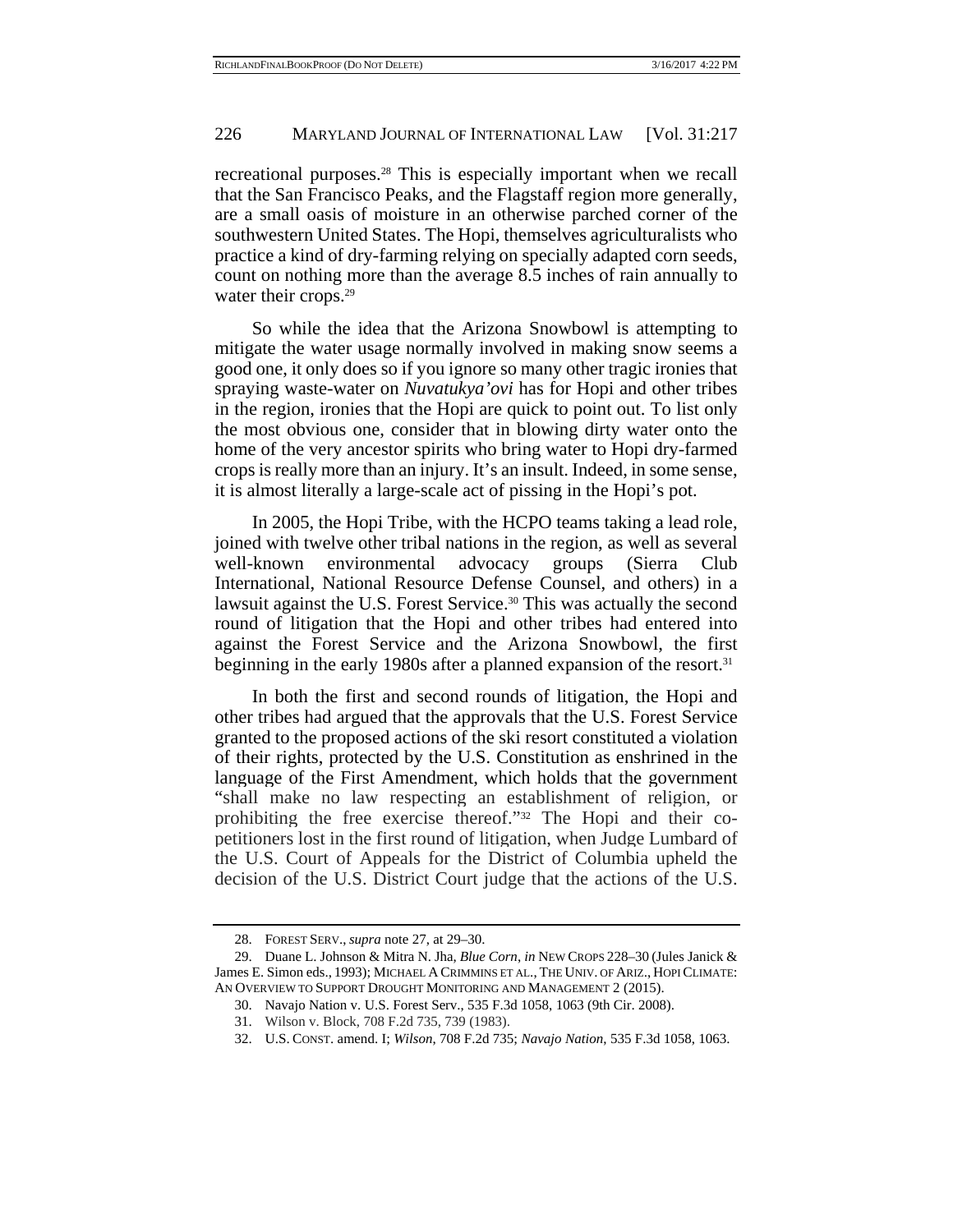Forest Service did not constitute a violation of petitioner's free exercise of religion.<sup>33</sup>

In coming to his decision Judge Lumbard followed a long line of case law to explain that the free exercise clause of the First Amendment "proscribes government action that burdens religious beliefs or practices, unless the challenged action serves a compelling governmental interest that cannot be achieved in a less restrictive manner."<sup>34</sup> He explained that the First Amendment recognizes the absolute right to hold religious beliefs and that the free exercise clause prohibits both direct and indirect burdening of religion.35 The former generally concerns governmental actions "regulating, prohibiting, or rewarding religious beliefs as such."36 The latter concerns governmental actions that through some sort of general benefit, prescription, or proscription "penalize adherence to religious beliefs."37 In either case, the court explained, it is not enough that some governmental action merely offends religious believers or even casts doubt on their beliefs, for "unless such actions penalize faith, they do not burden religion."38

The court then applied these rules to the claims presented by the plaintiff tribes.39 Judge Lumbard found that the practices and beliefs described by the Hopi and other tribes were rooted in religion and that they had provided sufficient evidence "to establish the indispensability of the Peaks to the practice of [their] religion."40 However, he went on to hold that the indispensability of the peaks alone does not establish that the U.S. Forest Service imposed an "impermissible burden" on the tribes' religious beliefs and practices when it approved the development plan, primarily because the tribes were not prohibited from accessing the peaks to conduct their ceremonies, nor did they establish that they must access the actual sites on the land occupied and being developed under the proposed plan.<sup>41</sup>

 <sup>33.</sup> *Wilson*, 708 F.2d at 739–740.

 <sup>34.</sup> *Id*. at 740.

 <sup>35.</sup> *Id*.

 <sup>36.</sup> *Id*. at 741.

 <sup>37.</sup> *Id*.

 <sup>38.</sup> *Id*.

 <sup>39.</sup> *Id*. at 743–44.

 <sup>40.</sup> *Id*. at 744.

 <sup>41.</sup> *Id*. (noting that "The Forest Service, however, has not denied the plaintiffs access to the Peaks, but instead permits them free entry onto the Peaks and does not interfere with their ceremonies or the collection of ceremonial objects. At the same time, the evidence does not show the indispensability of that small portion of the Peaks encompassed by the Snow Bowl permit area. The plaintiffs have not proven that expansion of the ski area will prevent them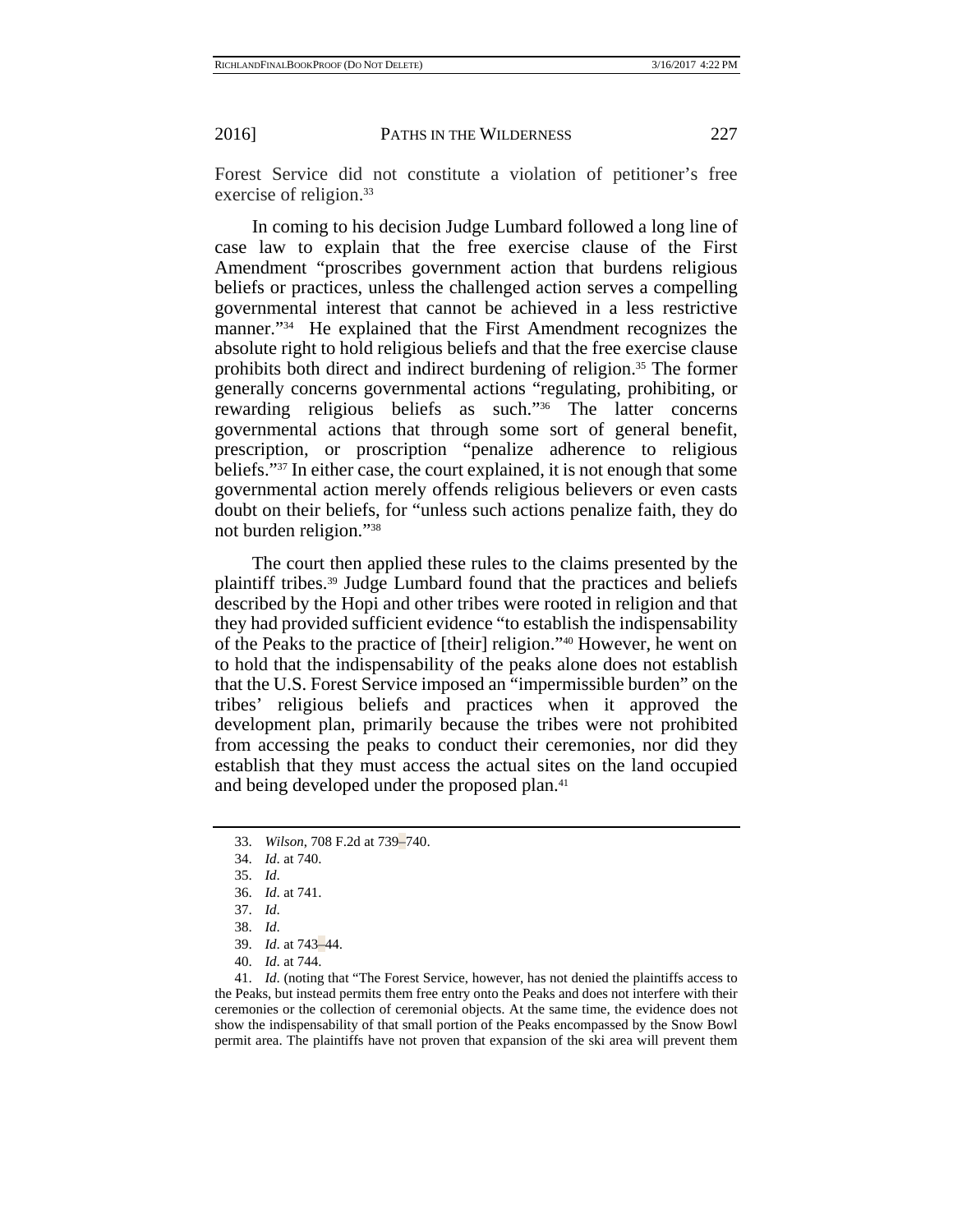Based on these and other findings of fact and conclusions of law, the court affirmed the summary judgment decision of the district court in favor of the defendants.42 Instead of understanding the larger cultural surroundings within which Hopi religious practices and beliefs regard *Hopitutskwa* generally, and their duties and obligations to *Nuvatukya'ovi* specifically, the court instead attempted to find a solution that cut and sliced up the mountain into areas and places in which some parts could be considered more important and indispensable than others to the practice of Hopi religion.43 Rather than seeing the total way in which "Nature" and "Culture" are indivisible in Hopi worldviews, Judge Lumbard and the others deciding this case imported a spatial and temporal understanding of *Hopitutskwa* that saw it in much the way certain secular worldviews would have it, as easily divisible between cultured and wild, sacred and secular.44 In this distinctively secularist orientation, the court smuggles in a view of the mountain that engages in as metaphysical and "cultured" a read on its character as "de-cultured" and "wild" as was the Hopi's view of it as filled with ritual significance.<sup>45</sup> When the court erases the cultural particular qualities of its sense of the mountain, treating its "wild" character instead as "natural" and "neutral" vis-à-vis the opposing parties and interests in this case, it gives itself the space to argue that it can then "split the difference" between Hopi and non-Hopi uses of *Nuvatukya'ovi*. 46 Which is what it does when it finds that the U.S. Forest Service, in approving the use of only a portion of land of the peaks for the Snowbowl operation, engaged in a constitutionally admissible burden, one that the federal government can impose on the Hopi and other tribes without running afoul of their First Amendment rights to religious freedom.47

The decision came as a serious, if not entirely surprising blow to the Hopi and their fellow tribal petitioners. As a result, they would eventually mount another legal challenge, based on a similar concern that their religious freedoms were being impermissibly impinged upon. When they returned to federal court in 2005, they actually thought that they had a stronger case.48 First, they believed that they could make the

- 47. *Id*.
- 48. *Navajo Nation*, 535 F.3d 1058, 1066.

from performing ceremonies or collecting objects that can be performed or collected in the Snow Bowl but nowhere else.")

 <sup>42.</sup> *Wilson*, 708 F.2d at 739.

 <sup>43.</sup> *Id*. at 735.

 <sup>44.</sup> *See generally id*. at 735.

 <sup>45.</sup> *Id*.

 <sup>46.</sup> *Id*.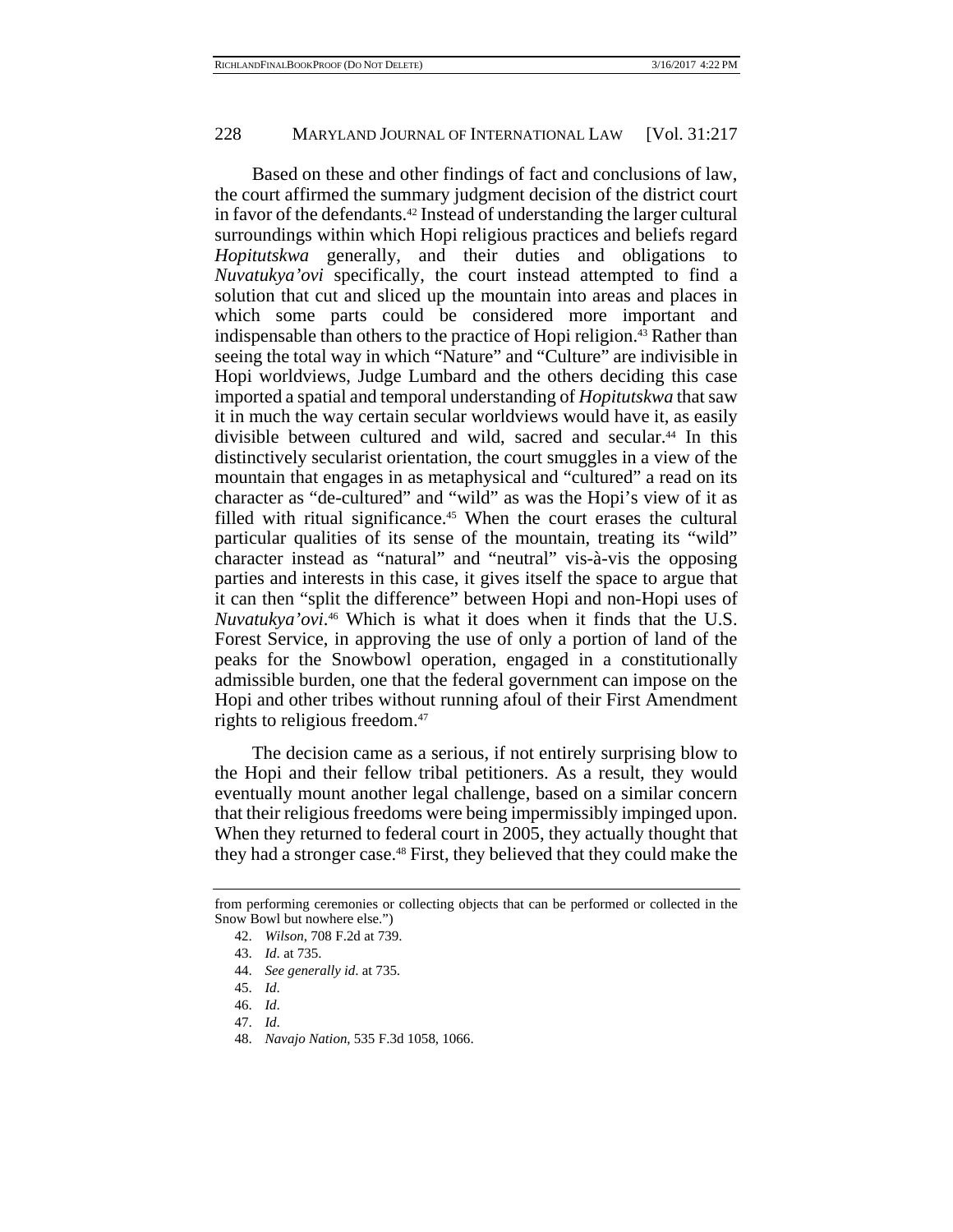strong factual argument that the proposed snowmaking using reclaimed wastewater would involve a kind of intrusion on their religious practices that would, with the coming of Spring, and the inevitable snowmelt, spread out beyond the boundaries of the ski resort to directly impact the whole of *Nuvatukya'ovi* and the Hopi shrines and material resources located on it.<sup>49</sup> But secondly, they believed that they had new federal laws that would work in their favor. In the intervening years between the two rounds of litigation, the U.S. Congress passed the Religious Freedom and Restoration Act of 1993 (RFRA).50 This legislation was enacted to reinstate the requirements that the Federal government must prove that it has a "compelling interest" when it imposes a "substantial burden" on a petitioner's free exercise of religion and that this imposition is by the "least restrictive" manner possible.<sup>51</sup>

Based on this change in the law, the Hopi and other tribes thus went back to court arguing that the Forest Service's approval of Snowbowl's snowmaking plan imposed a substantial burden on their free exercise of religion, and moreover that it did so for reasons that did not constitute a compelling government interest, nor did so in the "least restrictive manner," thereby violating the new standards established by Congress through RFRA.52

At first, the Hopi and their co-petitioners met with the same result in District Court, albeit this time in Arizona.53 Indeed, the District Court in the 2005 case even cited the 1983 opinion with approval, writing "the same decision is warranted here."54 Moreover, the court held, even if there was a substantial burden on the free exercise of the Hopi and other tribes' religions, the U.S. Forest Service's decision would nonetheless be valid insofar as it was made pursuant to a compelling governmental interest "to provide the type of 'out-door recreation' mandated by" the federal legislation creating the Service and its Forest lands.<sup>55</sup>

However, when the Hopi and other tribes appealed, they were met

 <sup>49.</sup> Megan Finnerty, *Compromise Complicated in Debate Over Faith, Water, Land*, REPUBLIC, (Mar. 16, 2015), http://www.azcentral.com/story/travel/2015/03/13/navajo-nationfiles-human-rights-protest-snowbowl-snow-making/70214892.

 <sup>50.</sup> Religious Freedom Restoration Act (RFRA) of 1993, Pub. L. No. 103-141, 1993 U.S,C.C.A.N. {(107 Stat.) 1488, *invalidated by* City of Boerne v. Flores, 521 U.S. 507 (1997).

 <sup>51.</sup> *Id*.

 <sup>52.</sup> *Navajo Nation*, 535 F.3d at 1066.

 <sup>53.</sup> Navajo Nation v. U.S. Forest Serv., 408 F. Supp. 2d 866, 873 (D. Ariz. 2006).

 <sup>54.</sup> *U.S. Forest Serv.*, 408 F. Supp. 2d at 905.

 <sup>55.</sup> *Id*. at 906.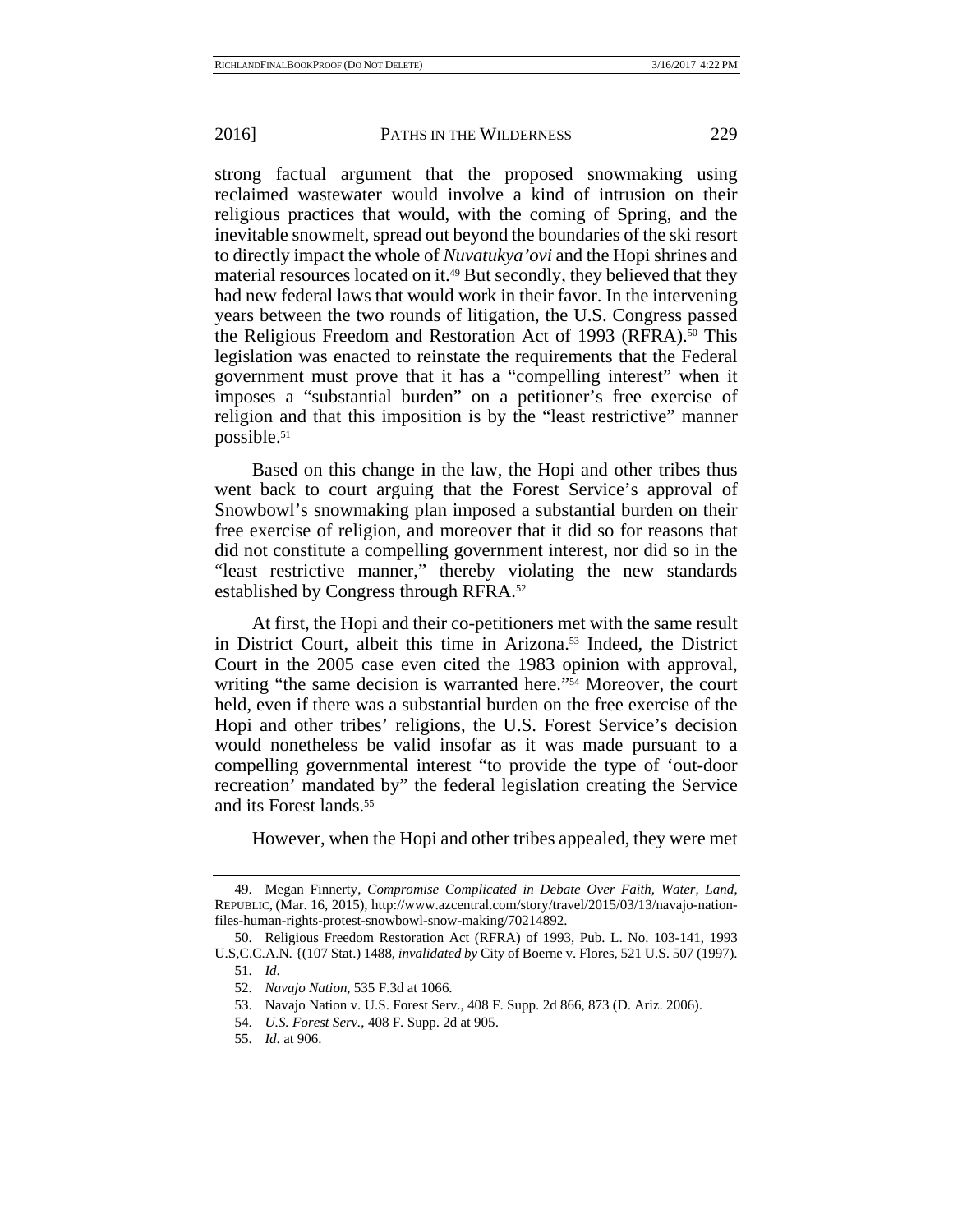with a surprisingly sympathetic panel of three Ninth Circuit judges.<sup>56</sup> In what was a remarkable victory, Judge Fletcher's opinion for the panel, issued on March 12, 2007, found in the Hopi and other tribes' favor and in the strongest of terms.<sup>57</sup> Among other things, the panel found that through RFRA, Congress had intended to substantially expand the protections far beyond what the district court held in relying largely on case law interpretations of the free exercise clause from before RFRA's enactment.<sup>58</sup> As part of this reasoning, it explained that the amended RFRA defines the exercise of religion in ways that do not require that the protected beliefs be "compelled by, or central to, a system of religious belief."59 It held that the District Court erred when it did not consider this amended definition of religious exercise and then required the tribes to prove that the snowmaking plan as approved by the U.S. Forest Service prevented them from "engaging in conduct or having a religious experience *which the faith mandates*."60 Instead, the court explained, under RFRA, a burden on religious faith is "substantial" enough where, as with the snowmaking proposal, it would "undermine their entire system of belief and the associated practices of song, worship, and prayer that depend on the purity of the Peaks."61 It then went on to find that the Forest Service's actions did not meet the "compelling interest" test of RFRA, explaining that the district court shouldn't have construed the government's interest in broadly providing recreational opportunities, but rather more specifically in assisting the ski resort in increasing its snowmaking capacities, and with it, arguably, its economic bottom line.62 For these reasons, the three-judge panel of the Ninth Circuit reversed the decision of the District Court as it applied to RFRA.63

This was a victory for the tribes, and the Hopi and their copetitioners were right to celebrate it. It stood as the closest thing to a true "win" that the Hopi have experienced in their long battle to protect *Nuvatukya'ovi.* More importantly, it seemed to offer an interpretation of the religious freedom protections offered by Congress in RFRA in a manner that, at least to a certain extent, tracked their own understandings of their religious obligations. Recognizing that the importance of *Nuvatukya'ovi* and its purity to Hopi religion reaches

63. *Id.*

 <sup>56.</sup> Navajo Nation v. U.S. Forest Service, 479 F.3d 1024 (2007).

 <sup>57.</sup> *Id.*

 <sup>58.</sup> *Id.* at 1033.

 <sup>59.</sup> *Id.*

 <sup>60.</sup> *Id*.

 <sup>61.</sup> *Id.*

 <sup>62.</sup> *Id.*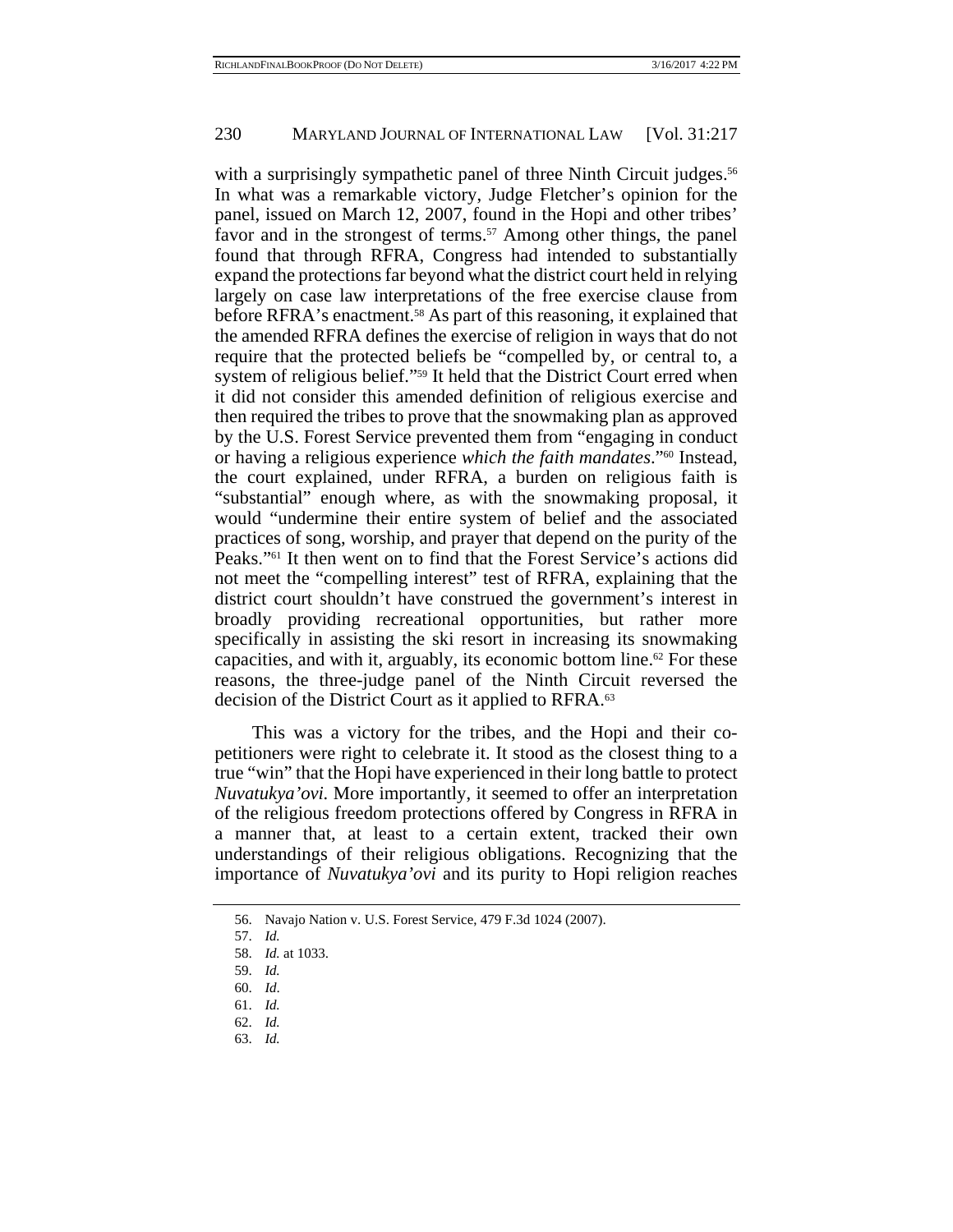beyond any specific ritual conduct or experience on the mountain itself, Judge Fletcher and his fellow panelists seem to recognize, rightly, that the Hopi view their entire way of life as an unfolding path deeply imbricated in the woof and weave that bind them to their lands through their multitude of cultural practices, past, present, and future that constitute the on-going fulfillment of their agreement to *Maasaw*. 64

Alas, the victory, however real, was short lived. In response to the panel's judgment, Arizona Snowbowl and the U.S. Forest Service petitioned for a rehearing by the full panel of judges of the Ninth Circuit. On October 17, 2007, their petition was granted. The Order of Chief Judge Mary Schroeder explained, "Upon a majority vote of the nonrecused regular active judges of this court, it is ordered that the case be reheard by the en banc court . . . The three judge panel opinion shall not be cited as precedent by or to this court or any District Court of the Ninth Circuit."<sup>65</sup>

In December 2007, eleven judges reheard the matter and, in a 10- 1 judgment, the court reversed Judge Fletcher and his fellow judges' prior analysis and affirmed the judgment of the District Court.66 In this reversal and affirmation, the opinion of Judge Carlos T. Bea held that even though RFRA had expanded the kinds of religious practices that cannot be substantially burdened by government actions, it did not change the *kinds* of burdens that would be considered substantial.<sup>67</sup> As a result, the court held, while the proposed snowmaking violated the Hopi and other petitioners' sincerely held religious beliefs, "the diminishment of spiritual fulfillment – serious though it may be – is not a 'substantial burden' on the free exercise of religion" as defined either in Supreme Court precedents interpreting the First Amendment or in the language of RFRA itself.68 Once again the Hopi found themselves on the losing side of their courtroom battle to exercise their religious freedoms in and to *Nuvatukya'ovi.* 

Interestingly, while the U.S. Forest Service has sided with the Arizona Snowbowl throughout these proceedings, it is notable that in other contexts the Forest Service has identified *Nuvatukya'ovi* and all of the San Francisco Peaks as a "traditional cultural property."69

 <sup>64.</sup> PETER M. WHITELEY, RETHINKING HOPI ETHNOGRAPHY (1998).

 <sup>65.</sup> Navajo Nation et. al. v. United States Forest Service, No. 06-15455 D.C. No. CV-05-01824-PGR Order of October 17, 2007.

 <sup>66.</sup> Navajo Nation et. al. v. United States Forest Service, 535 F.3d 1058 (9th Cir. 2008). 67. *Id.* at 1070.

 <sup>68.</sup> *Id.*

 <sup>69.</sup> Navajo Nation v. United States Forest Serv., 408 F. Supp. 2d 866 D. Ariz. (2006).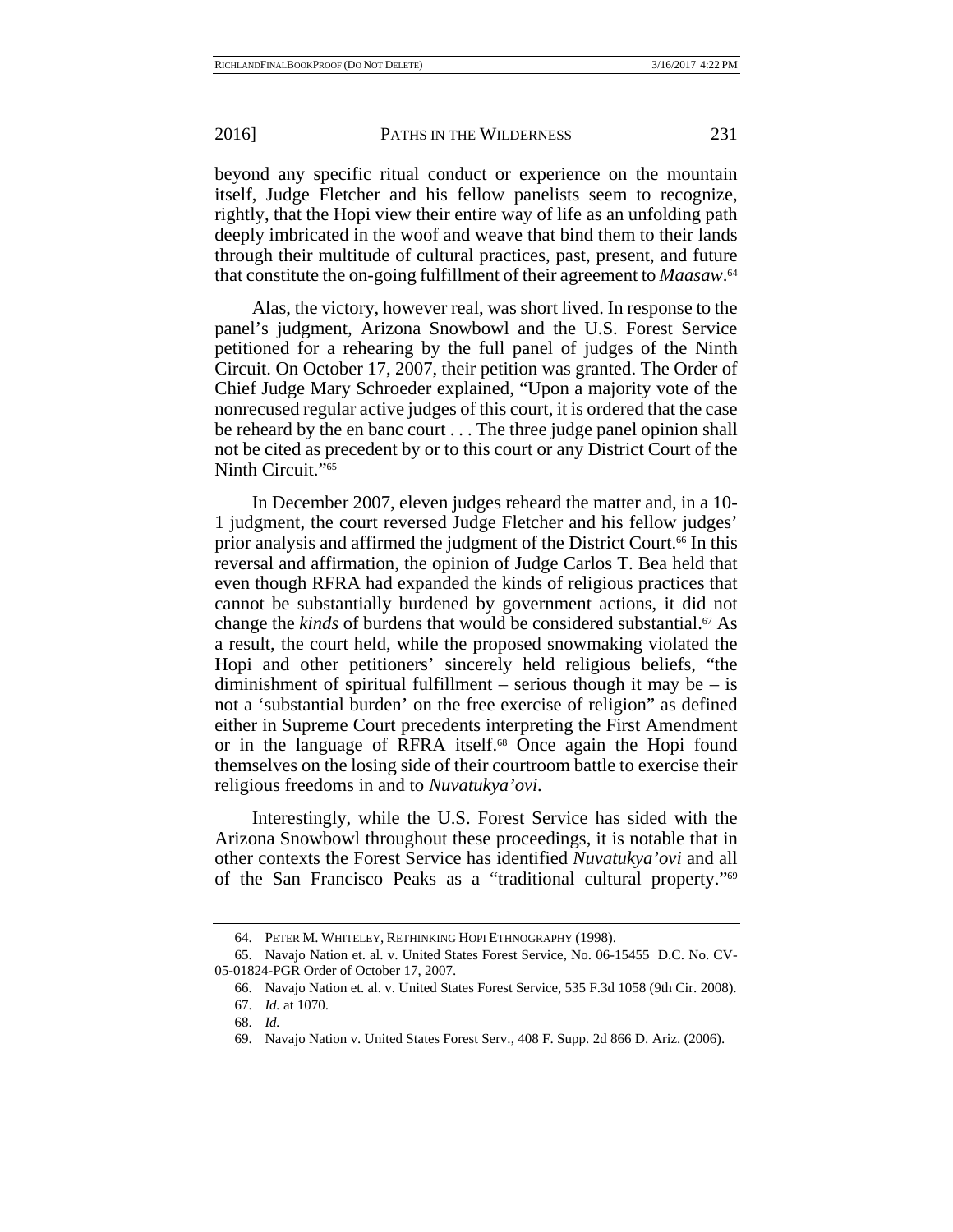"Traditional cultural property" has been defined in the National Register Bulletin 38: Guidelines for Evaluating and Documenting Traditional Cultural Properties as being associated with "cultural practices or beliefs of a living community that a) are rooted in that community's history and b) are important in maintaining the continuing cultural identity of the community."70 The U.S. Forest Service has not only acknowledged that the San Francisco Peaks are sacred to the  $13$  tribes<sup> $71$ </sup> but also determined that the peaks are eligible for inclusion in the National Register of Historic Places.72

What to make of this seemingly contradictory commitment of the U.S. Forest Service is an ongoing question not just for the academically interested but from a policy perspective with questions regarding of the meaning of the free exercise of religion for Native Americans like the Hopi.73 Equally, and arguably more fundamentally, it is a question for the members of the Hopi tribe themselves, those who must take up these matters every time they wonder about their many and varied obligations to the lands with which their everyday lives are deeply intertwined.

### II. *ITAAKUKU* IN TONTO NATIONAL FOREST.

Such considerations were almost certainly on the minds of members of the HCPO that I was with on that hot dusty hill who were being asked to consult with the U.S. Forest Service archaeologist at Tonto about the traditional cultural properties that were in its control and the proposed sale of some of the lands surrounding the Payson Ranger Station, on which certain traditional cultural properties were located.

Just like in the Arizona Snowbowl case, this engagement with the U.S. Forest Service was happening as the result of the agency's plan to take action it knew would impact those resources. In this case, the action to be taken was the sale of a part of the Forest in which we were now hiking to a group of local investors who had plans to develop it. Pursuant to the National Environmental Protection Act, Council on

 <sup>70.</sup> PATRICIA L. PARKER & THOMAS F. KING, GUIDELINES FOR EVALUATING AND DOCUMENTING TRADITIONAL CULTURAL PROPERTIES 28 (1998).

 <sup>71.</sup> Brenda Norrell, *Lawsuit Filed to Halt Peaks Desecration*, INDIAN COUNTY TODAY, July 11, 2005.

 <sup>72.</sup> Navajo Nation v. United States Forest Serv., 408 F. Supp. 2d 866, 905 D. Ariz. (2006).

 <sup>73.</sup> *See* PATRICIA L. PARKER AND THOMAS F. KING, GUIDELINES FOR EVALUATING AND DOCUMENTING TRADITIONAL CULTURAL PROPERTIES 28 (1998).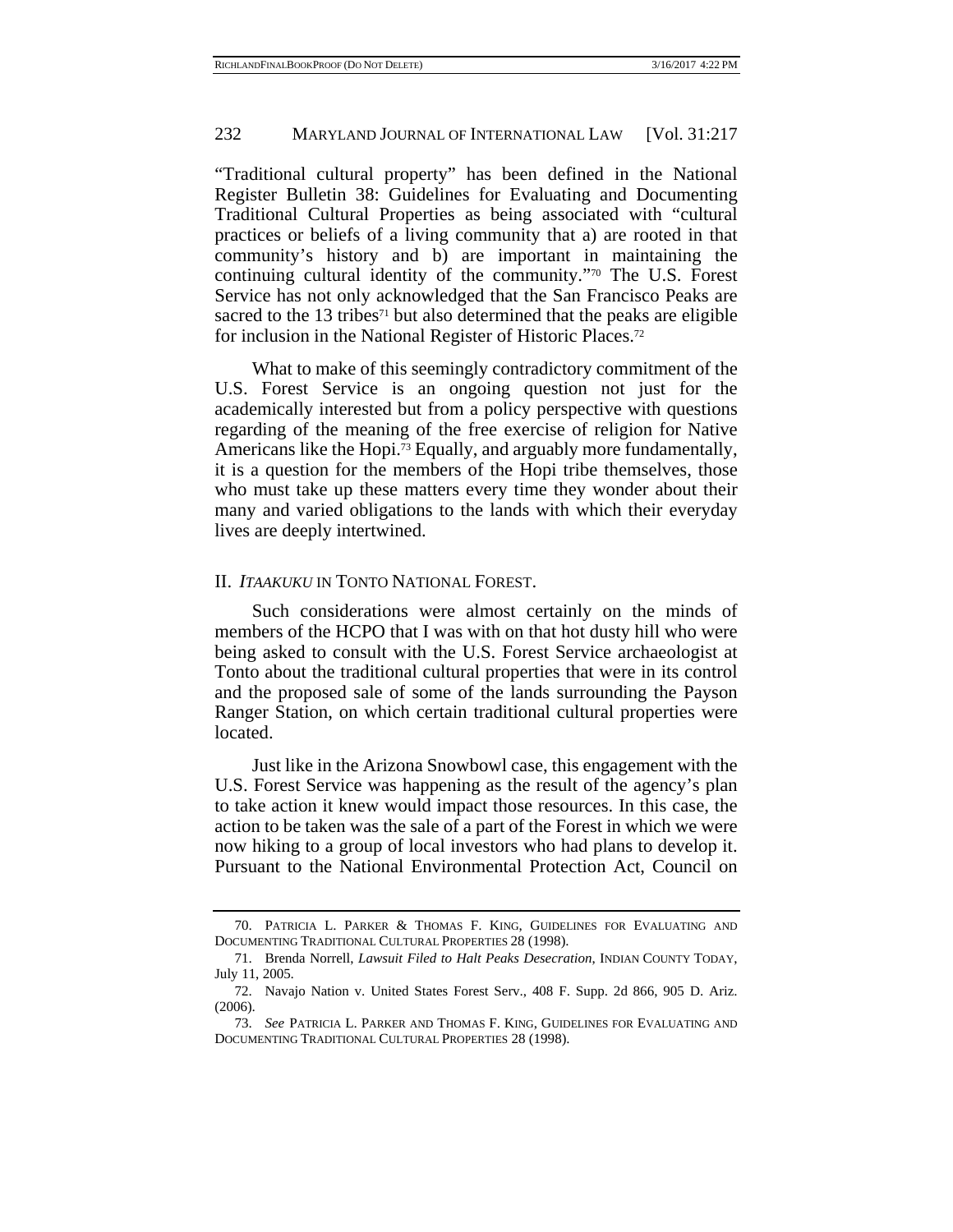Environmental Quality Regulations,<sup> $74$ </sup> federal agencies are required to conduct an environmental assessment of the impact that any proposed action is likely to have on both natural and cultural resources that occur on lands under their control.75 The Hopi were there because the HCPO responded to a request for consultation from the U.S. Forest Service that was sent to a number of regional tribes. To hear the Forest Service Archaeologist tell it, Hopi is one of the few tribes to have a coordinated cultural resources office, and thus one of the few to respond when such invitations are put out there.<sup>76</sup>

But given the history of its engagements, the HCPO's decision to participate was anything but unequivocal. As HCPO Director Leigh Kuwanwisiwma told me two days earlier, he really wondered what interests such consultations actually served. "Are we just helping them to do what they were gonna do anyway?"<sup>77</sup> he asked, acknowledging how Hopi involvement was treated as a step in an environmental assessment process that, though required by federal law, always seemed to come at a time when the federal action already seemed to be at or near completion. The Director's comments suggest the possibility that the decisions by other tribes not to respond to U.S. Forest Service requests for consultation were motivated by something other than the lack of organizational competence that the archaeologists claim it was. Perhaps it was a form of much more present absence, a refusal, or a deferral, that holds open certain possibilities (maybe freedoms) for later engagement in a way that cannot so easily be appropriated to the ends of the state. Such a possibility is entirely consistent with other instances of tribal engagement with federal authorities, such as what occurred with the controversial approval of the Hopi tribal constitution in 1936, which the federal government rightly claimed was approved by a majority of Hopi who voted, but which only can count as a true endorsement of the constitution if you choose to ignore (as the federal government chooses to do) the fact that only a third of the eligible Hopi voters— 755 of 2,538—even showed up to cast a ballot.78 Against this long history of nonperformance as a sign of dissent and/or disagreement, the decision by other tribes not to respond to the request for consultation can be understood as a kind of silent protest, and one that,

 <sup>74. 40</sup> CFR 1508.9 (2016).

 <sup>75.</sup> *Id.*

 <sup>76. (</sup>Personal Communication, Interview of 7-10-13).

 <sup>77.</sup> *Id.*

 <sup>78.</sup> Justin B. Richland, *Hopi Tradition as Jurisdiction: On the Potentializing Limits of Hopi Sovereignty*, 36 LAW & SOCIAL INQUIRY 201–34 (2016).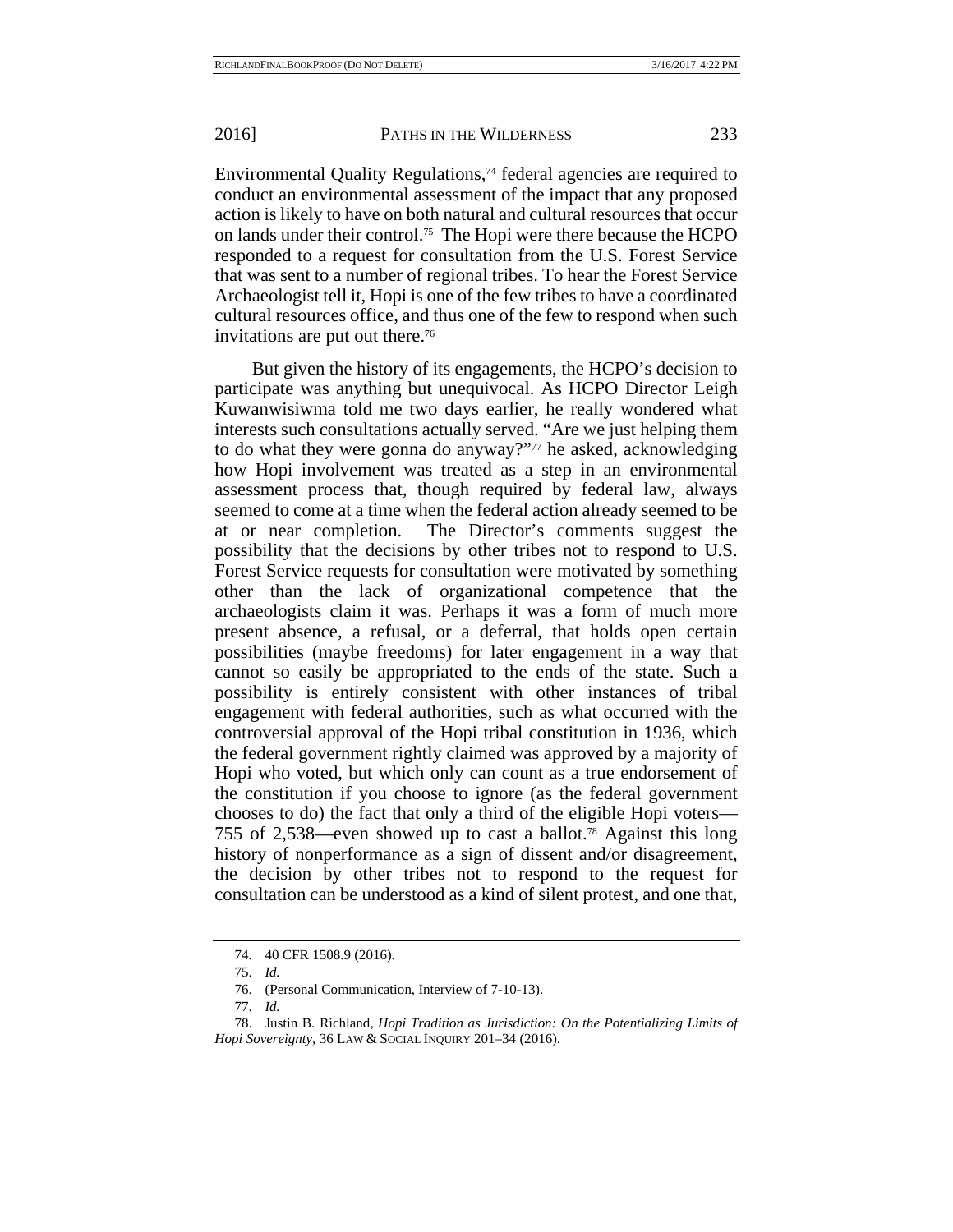from the Director's words, may soon be the response of the Hopi tribe to such invitations as well.

Indeed, in many ways the Director's express fears would be confirmed when the Hopi arrived at the Tonto Ranger Station in Payson on the first day of the consult. At that briefing, which occurred the day before our hike, the Hopi were told by the Archaeologist that the U.S. Forest Service was already committed to selling the land in question, in part because it was surrounded on all sides by the growing town of Payson, making it impossible to efficiently manage.79 As a result, he explained, any recommendations made by the Hopi Tribal representatives regarding how to manage the eleven archaeological sites they were going to visit on the consultation could not include a recommendation of "avoidance"—a category of practice described in federal guidelines as one possible recommendation for cultural resource management and which requires the service to leave the traditional property in situ. Avoidance, I would later be told by HCPO staff, is the preferred recommendation that HCPO representatives make when consulting with agencies, including the U.S. Forest Service on such matters. It did seem that the Archaeologist almost expected that to be the recommendation the Hopi were going to make. As a result, the perfunctory and unprompted manner in which the Forest Service Archaeologist raised the option of avoidance, only to take it off the table, led two of the Hopi representatives to pointedly ask him why, if this is not an option, they were even being invited to consult. "If this has already been decided, what is there left for us to do," one man asked. "For us, the whole point is to leave these things in the ground." He then explained, "We call them '*itaakuku,* footprints,' because they show where our people have been. And when we encounter them we leave offerings to the people that are still there, we apologize for disturbing them, and we thank them for what they have given us."

It is, I would argue, important to understand the Hopi preference for avoidance of such sites by understanding what exactly these places mean to them. Significantly, a literal translation of "*itaakuku*" ("*our*  footfalls") suggests the close connection that contemporary Hopi lives have with such sites, pointing to the deeply held religious covenant that

 <sup>79.</sup> HCPO–USFS Traditional Cultural Property Consultation Meeting, Payson Ranger District, USFS Tonto National Forest, July 10-11, 2013 (Audio recording and transcriptions on file with author), see also Saul Hedquist and Stuart Koyiyumptewa, *Hopi Tradtional Cultural Preservation Investigation for the Proposed Payson Ranger District Administration Site Sale,* Submitted to Tonto National Forest, US Dept. of Agriculture, Phoenix Arizona. August 2, 2013, pg. 2.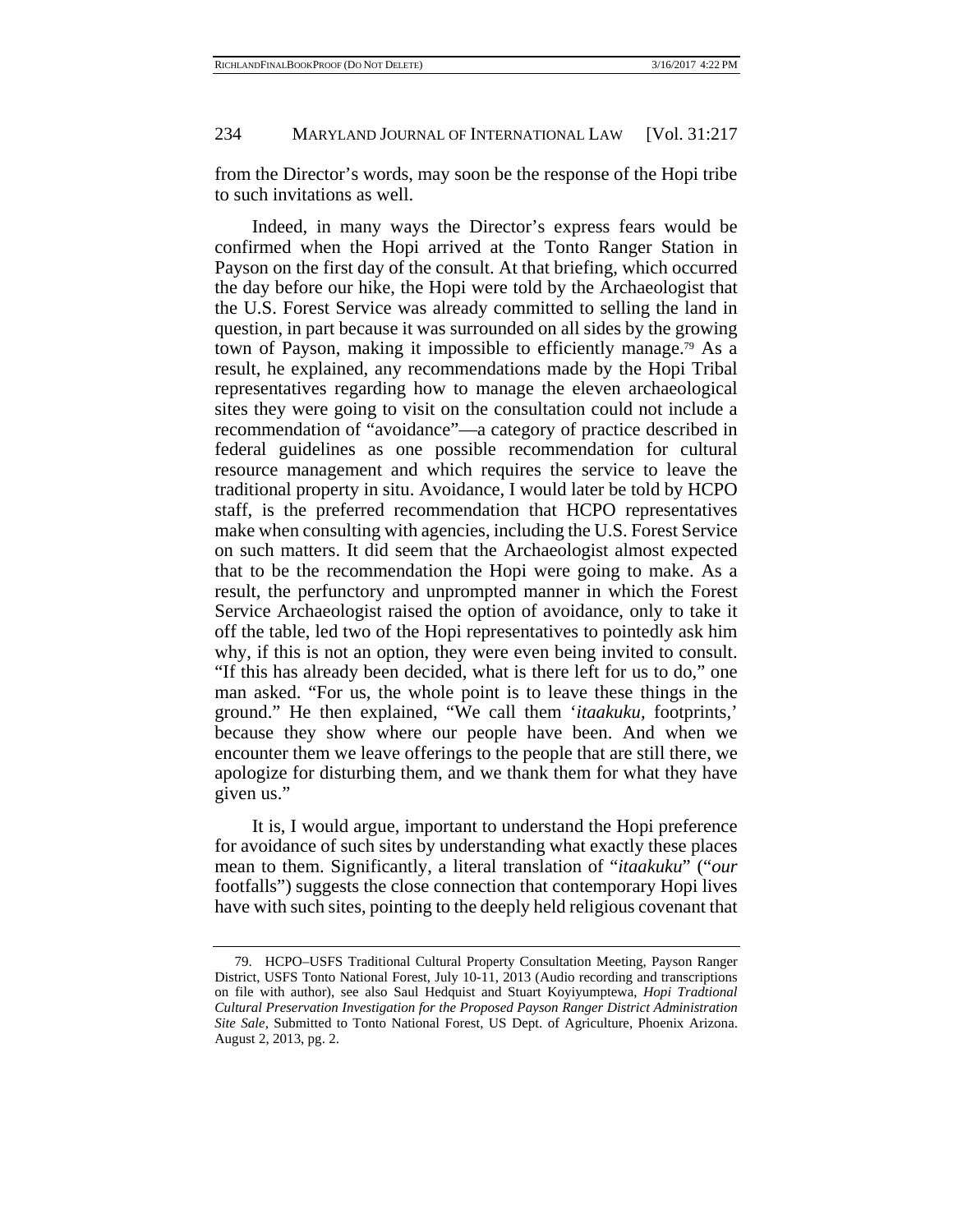Hopi made with *Maasaw* and which they still see themselves as engaged in fulfilling. For *Maasaw* instructs them, "*ang kutota"* ("Go along, making footfalls"), $80$  and it is an obligation they continue to fulfill to this day. The obligation was/is not just to travel to the places where the Hopi had been, but also, along the way, to acquire the secret knowledge that informs their ceremonial obligations, obligations whose continuous correct performance are critical to the wellbeing of their community, both in the past and today. Indeed, as others have described, an important element of these ceremonies is precisely the enactment again (not reenactment, but rather the constitutive doingstill) of these migrations, both ritualistically on the Hopi reservation and also by going out to the relevant places that are marked by *itaakuku,* as the places that Hopi were/are. Such places are active and alive for them: they demand special treatment and that they be maintained as undisturbed markers of Hopi presence.

But avoidance was not an option, they were told. Instead, the Forest Service Archaeologist then explained, the consultation was to assist the Archaeologists in determining what (if any) kind of mitigation could be possible to the anticipated impacts that the sale of the land would have on the cultural properties. "Mitigation" also has its specific meaning within federal regulations and refers to the kinds of actions that U.S. Forest Service personnel, including these Archaeologists, can take with regard to impacted cultural properties, but only once the properties have been deemed "eligible" for inclusion in the National Register of Historic Places."81 In short, what the Forest Service archaeologist was requesting was a consultation that would provide evidence sufficient to justify expenditure of federal funds for excavating the sites.

It turns out that the eligibility criteria for including traditional cultural properties in the National Registry, though they are described as turning on their "significance" in the "cultural practices or beliefs of a living community"82 in fact turn more on what they can reveal about a community's past, than what they mean for a community's religious present/presence.

 <sup>80.</sup> Leigh J. Kuwanwisiwma & T. J. Ferguson, *Hopitutskwa and Ang Kuktota; The Role of Archaeological Sites in Defining Hopi Cultural Landscapes*, *in* THE ARCHAEOLOGY OF MEANINGFUL PLACES 90–106 (Brenda J. Bowser & Marìa Nieves Zedeño, eds., 2009).

 <sup>81.</sup> Section 106 of the National Historic Preservation Act of 1966 (16 USCA 470), and 36CFR800, which implement section 106. PATRICIA L. PARKER AND THOMAS F. KING, GUIDELINES FOR EVALUATING AND DOCUMENTING TRADITIONAL CULTURAL PROPERTIES 1 (1998).

 <sup>82.</sup> *Id.*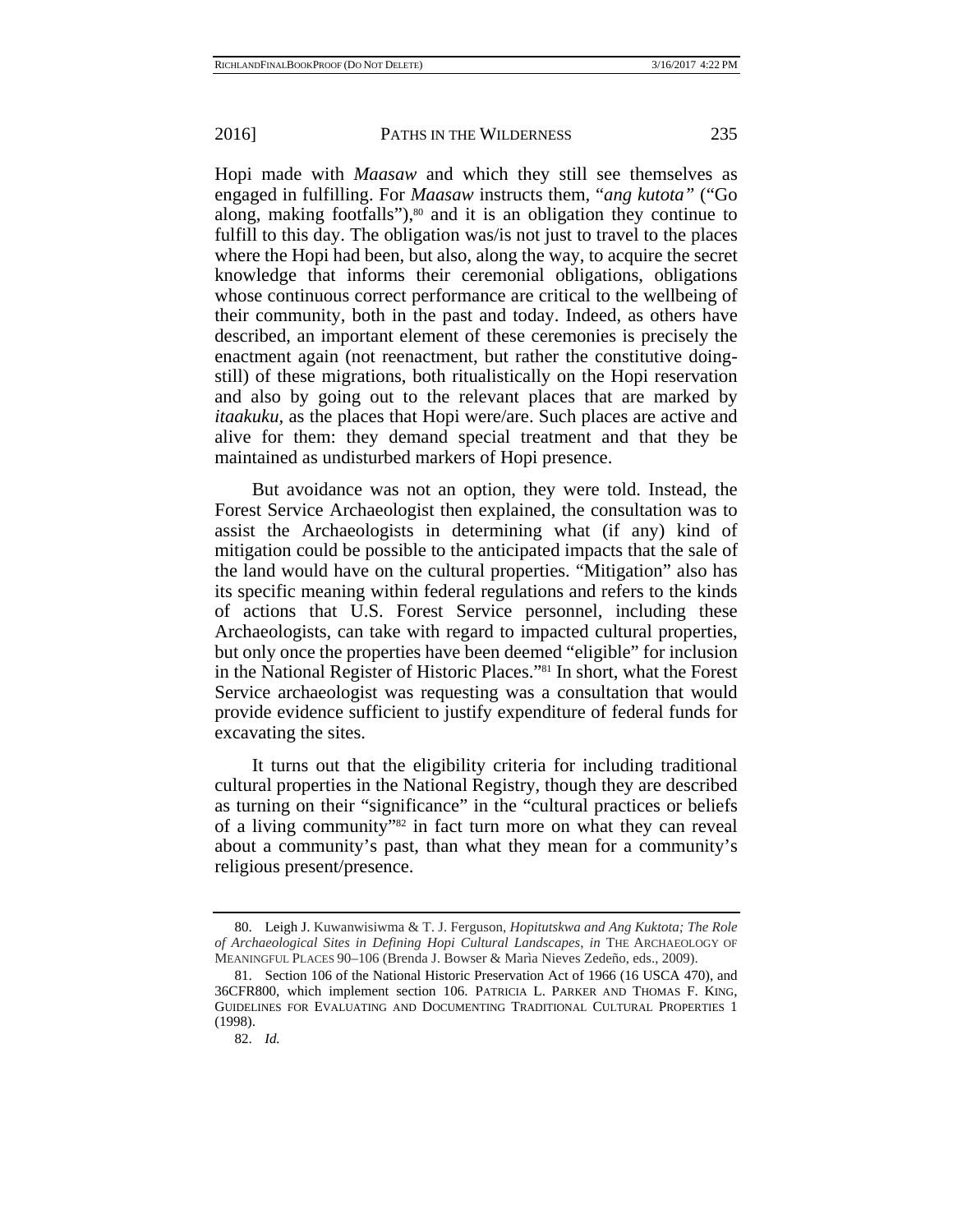The National Registry's eligibility criteria are outlined in 36 CFR 60.4. They read, in relevant part:

> The quality of significance . . . is present in districts, sites, buildings, structures, and objects . . .

> that are associated with events that have made a significant contribution to the broad patterns of our history; or

> (b) that are associated with the lives of persons significant in our past; or

> (c) that embody the distinctive characteristics of a type, period, or method of construction, or that represent the work of a master, or that possess high artistic values, or that represent a significant and distinguishable entity whose components may lack individual distinction; or (d) that have yielded, or may be likely to yield, information important in prehistory or history.<sup>83</sup>

Though implicit in these criteria is the notion that an eligible site or object is worth preserving because what it tells us about the past is important to communities of the present (and future), the explicit orientation to what such sites tell us largely about historical persons or events makes problematic an evaluation of their importance by virtue of their current meaningfulness, whether as a site of religious observance or otherwise. This double bind echoes of what Elizabeth Povinelli calls the "cunning" of the politics of multiculturalism and recognition, insofar as they require indigenous peoples to prove their indigeneity in a way that meets non-indigenous expectations of what it means to be "native," and doing so in a way which most indigenous peoples have a difficult time meeting.84 Similarly, for an archaeological site to be sufficiently "significant" to be eligible as a traditional cultural property for the National Register, it must have importance as a site of historico-cultural significance, but only in a way that is legible to the scientists who evaluate such things.<sup>85</sup> By making their contemporary meaningfulness as scientific evidence of the past the presumptive

 <sup>83. 36</sup> CFR 60.4 (2016).

 <sup>84.</sup> ELIZABETH POVINELLI, THE CUNNING OF RECOGNITION: INDIGENOUS ALTERITIES AND THE MAKING OF AUSTRALIAN MULTICULTURALISM 180 (2002).

 <sup>85. 36</sup> CFR 60.4 (2016), *but see* Parker and King 1998, *discussing* the need to consider traditional cultural properties in terms of their ongoing relevance to living indigenous communities. Despite this, the USFS archaeologists here, and the justices in the Arizona Snow Bowl litigation, failed to appreciate this significance in a way that took note of the totalizing nature of Hopi cultural and religious commitments to their sacred spaces. *See also* Kuwanwisiwma & Ferguson, *supra* note X, at X; Brenda J. Bowser and Maria Nieves Zedeño ed., *in* THE ARCHAEOLOGY OF MEANINGFUL PLACES 90–106.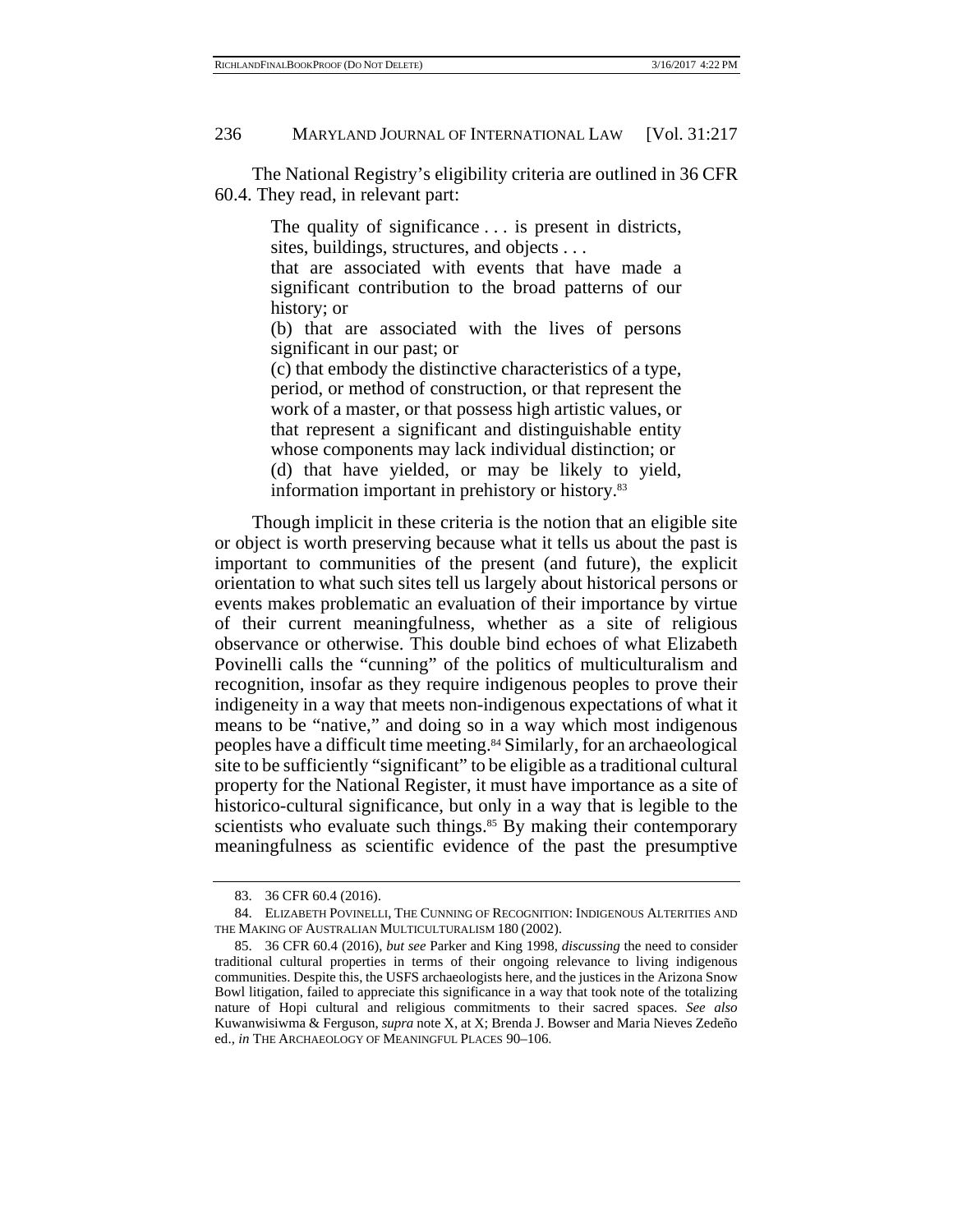ground of any petition for entry in the National Register (that is, why else would someone want to protect a site, except that he or she finds it meaningful), the possibility for discerning precisely how such a site holds meaning is something that is presumed to be understood in the unstated mode of the modern secularist worldview. This is a significance that can be explained as historical memorialization, or even sociocultural veneration, but not contemporary, and on-going, indigenous religious belief or practice.

Back on that dusty trail, when we finally crested the hill on which sat what the Forest Service Archaeologist called AR-03-12-04-2046,<sup>86</sup> the expressions of reverence, exclamation, and thanks offered by the Hopi representatives seemed to fall on ears even more deaf than mine. When the archaeologist finally asked them, "What do you think, is this place significant?" the answer that was provided sounded at once incredulous and resigned. "Well, yeah," one Hopi man said. "This place would be an important outlook to see anyone coming." After a long pause, but before the archaeologist could respond, the man quickly added, "There's– there's ceremonies at Hopi that still recount the path ah– to Hopi. And this is still very much alive. And these places that they have left you know, people are still– we believe that…spirits are still there. So [if] we disturb that, or somehow allow that to be disturbed is a form of taboo, I guess."87

After taking some time to try to explain this more, but seeming to fail, a few of the Hopi representatives fell silent again as they began pulling leather pouches from their backpacks. The pouches each had different markings I recognized as various clan symbols. I had seen similar ones before at village ceremonies and thus suspected they carried *homa*, sacred corn meal that had been ritually blessed. But before opening them, a Hopi man asked the non-Hopis present, including me, if we wouldn't mind moving on to the next site. They would then catch up to us, he explained, but only after doing "some things," which I imagine meant leaving offerings. But I never got to confirm this because I obliged their request and didn't ask them about it afterward.

 <sup>86.</sup> Saul Hedquist and Stuart Koyiyumptewa, *Hopi Tradtional Cultural Preservation Investigation for the Proposed Payson Ranger District Administration Site Sale,* Submitted to Tonto National Forest, US Dept. of Agriculture, Phoenix Arizona. August 2, 2013, pg. 2.

 <sup>87.</sup> Audio recorded exchange, July 10, 2013. Recording and Transcript on Record with author. *See also* Saul Hedquist and Stuart Koyiyumptewa, *Hopi Tradtional Cultural Preservation Investigation for the Proposed Payson Ranger District Administration Site Sale,* Submitted to Tonto National Forest, US Dept. of Agriculture, Phoenix Arizona 2 (August 2, 2013).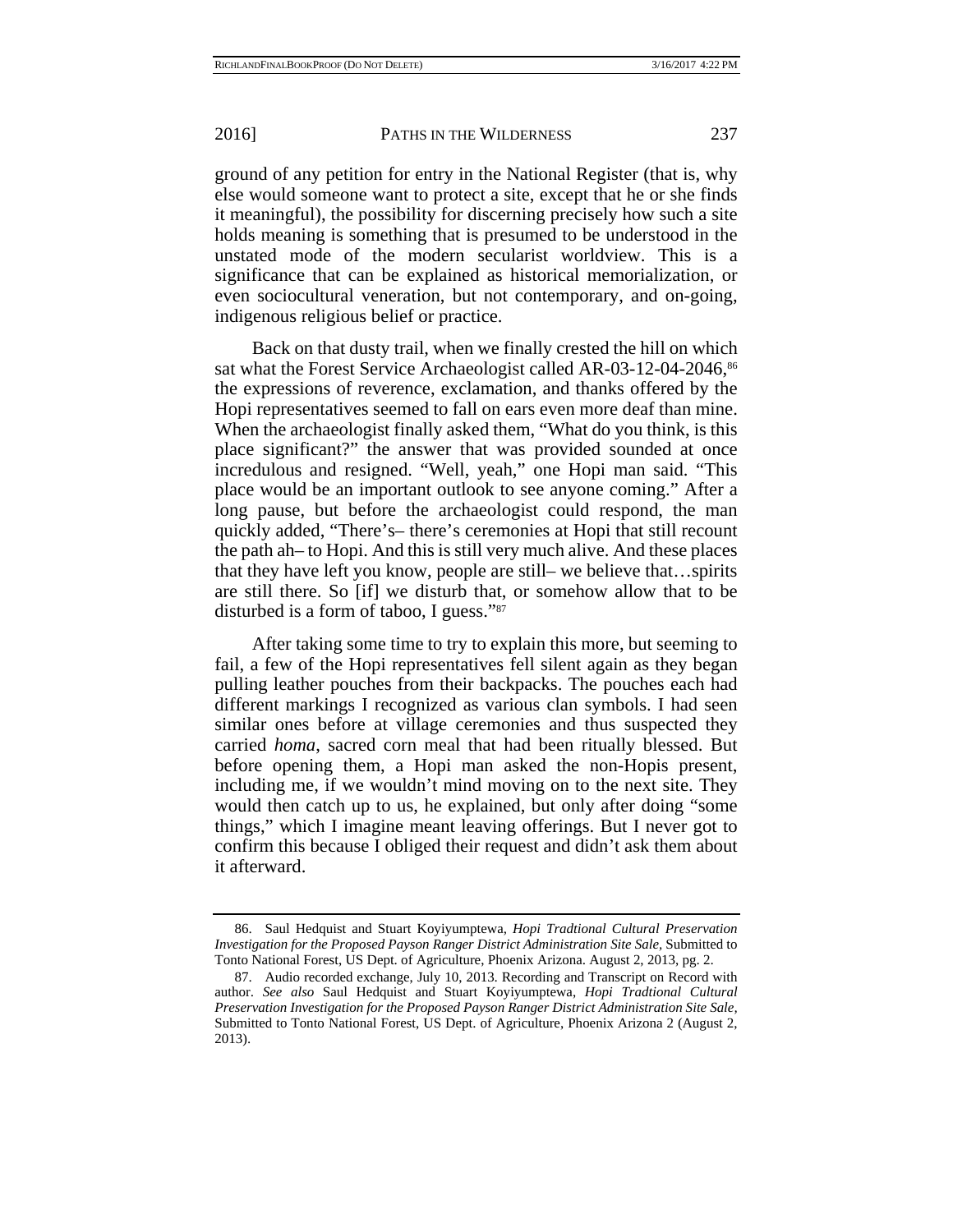The pattern would continue throughout the day, until all the sites had been visited and commented upon. We then left Payson and the Tonto Forest Archaeologist with the promise that the HCPO would be providing a report of their traditional cultural property investigation and its recommendations for how the U.S. Forest Service should proceed with regard to the sites they saw.

As promised, on August 2, 2013, the HCPO submitted its report to the U.S. Forest Service, a thirty page document commenting on all the sites and making recommendations for avoidance, where possible, and archaeological mitigation where necessary.88 One week earlier, on July 26, 2013, the U.S. Forest Service entered into a Memorandum of Agreement with the State Historic Preservation Office to undertake the mitigation efforts the Service recommended in dealing with the traditional cultural properties, efforts that included "data recovery excavation…developed in consultation with . . . Tribes . . . [including] an ethnohistoric study…undertaken by the Hopi Tribe."89 On August 9, 2013, the Forest Service Supervisor issued its finding of No Significant Impact and Decision Notice, approving the sale of the land. Despite the HCPO team's willingness to travel the many miles from their reservation to consult with the U.S. Forest Service on the proposed sale, and their express concerns, offered orally and in writing, that the sale of the lands in question would substantially impact on going ceremonial and other religious obligations, the Forest Service went ahead with the sale anyway. Just as they experienced with the Arizona Snow Bowl case, the good faith efforts that Hopi made to consult with their counterparts regarding the value and import of their *itaakuku* were treated more as a procedural hurdle rather than anything else. As such, a genuine opportunity was missed—and the chance to reach a compromise to the relevant satisfaction of all the communities and cultures, Hopi and non-Hopi, native and otherwise—whose "footprints" dot this landscape.

Despite these setbacks the Hopi have continued to press their claims to protect their *itaakuku* on a variety of different fronts. They have even continued their fight against the expansion of the Arizona Snowbowl and the planned use of reclaimed wastewater. After losing in the Ninth Circuit, the Hopi joined with tribal petitioners and, in January of 2009, petitioned for a writ of certiorari to have the case heard by the U.S. Supreme Court. The Supreme Court, however,

 <sup>88.</sup> Hedquist & Koyiyumptewa, *supra* note 80.

 <sup>89. (</sup>US Forest Service, Tonto National Forest, Findings of No Significant Impact, Decision Notice, Payson Ranger District Site Sale, 2013, pg.3).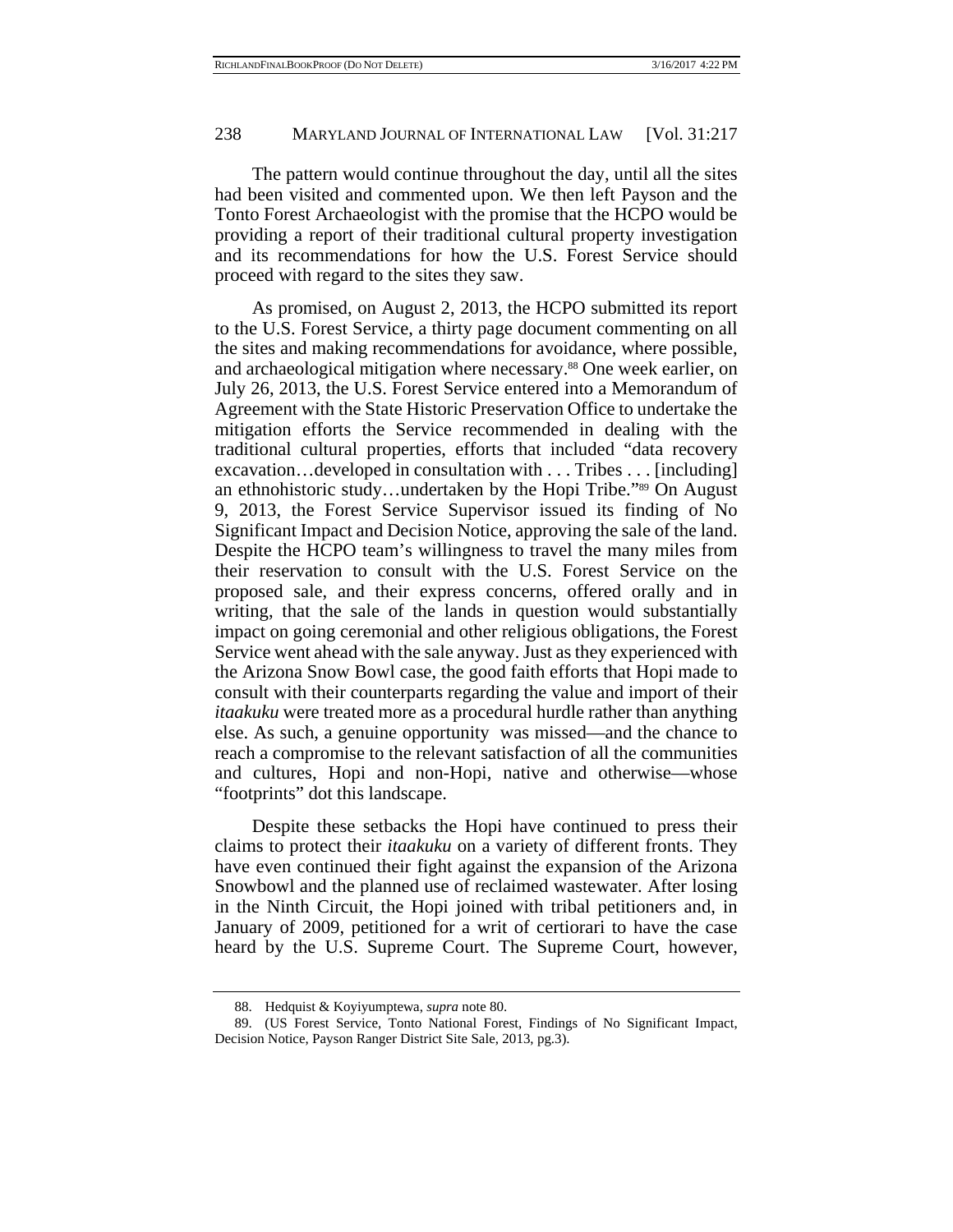denied certiorari on June 8, 2009. The Hopi tribe shifted tactics and filed an action in the state courts of Arizona against the city of Flagstaff, claiming that their 2002 agreement to sell reclaimed wastewater to Arizona Snowbowl created a public nuisance that violated state law. Those efforts initially stumbled as well, when the trial judge dismissed their case. But on appeal the dismissal was overturned by the Arizona Court of Appeals, and the Arizona Supreme Court upheld the appellate decision in 2014, allowing the Hopi's case to proceed.

### III. OPTIONS*?*

On a recent trip back to the Hopi Reservation, where I am again working closely with the HCPO, I found myself speaking with one of the HCPO staff, a non-Hopi who, after a decade of work with the U.S. Forest Service, left the job to go work with the Hopi Tribe as a legal researcher. This was thirty years ago. As we talked, he wondered aloud about what effects, if any, the current makeup of the U.S. Supreme Court might have for Hopi and other Native American's rights to the free exercise of their religions. In particular, he was at once intrigued, but ultimately pessimistic by what he saw in the Court's recent decision in the *Burwell v. Hobby Lobby Stores, Inc.*, <sup>90</sup> and its interpretation of RFRA. In that case, decided on June 30, 2014, the Court in a 5-4 split decision held that the Affordable Care Act imposed a "substantial burden" on the Holly Lobby Corporation's religious liberty when it required employers to provide health insurance to employees that included a provision for included no-cost access to birth control.91 The Court went on to conclude that insofar as that "substantial burden" was not pursuant to a "compelling government interest" undertaken in the "least restrictive way" possible, it constituted a violation of RFRA and was thus illegal.<sup>92</sup>

What seemed most striking to my colleague was the possibility that this Court, whose conservatives were otherwise proving themselves overtly antagonistic to other types of Tribal Nation rights,<sup>93</sup>

 <sup>90. 134</sup> S. Ct. 2751 (2014)

 <sup>91.</sup> *Id*.

 <sup>92.</sup> *Id.*

 <sup>93.</sup> *See, e.g.*, Plains Commerce Bank v. Long Family Land and Cattle Company*,* 554 U.S. 316 (2008); *see also Carcieri v. Salazar,* 555 U.S. 379 (2009) (providing a general discussion); Sarah Krakoff, *Undoing Indian Law One Case at a Time: Judicial Minimalism and Tribal Sovereignty,* 50 AM. U. L. REV. 1177, 1214 (2001) (explaining that, even before the appointments of Justices Roberts and Alito shifted the Court's politics decidedly rightward, had already been issuing opinions hostile to established principles of tribal sovereignty and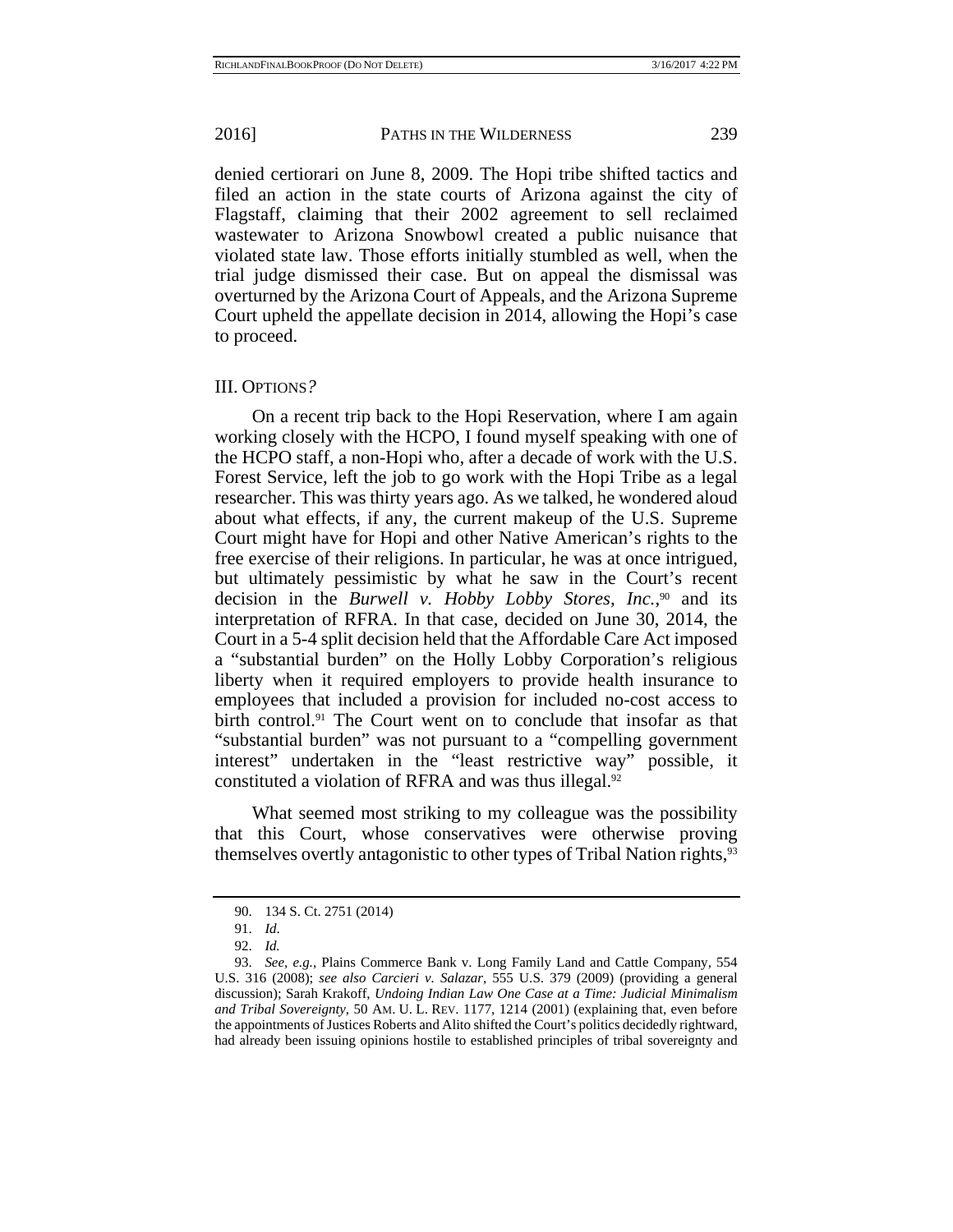were maybe finding themselves in *Hobby Lobby* on a side in which they stood with, not against, tribal nations. The only explanation for the reversal that my friend could come up with was that tribes could maybe simply draft along behind the clear passes this Court wants to give to corporations. As he said, after his best gallows-tinged guffaw, it perhaps made sense, once the Justices found "that there are all sorts of personhood in corporations, they don't need to find it in Indians anymore."

The sharper edge of this irony is only felt when we recall that the rather dim view taken by the Ninth Circuit of the Hopi's RFRA rights, and the more general view of the Supreme Court toward the rights and privileges of tribal nations more generally, is all taking place against a period of federal policy that is still sometimes referred to as the era of "Indian Self-Determination."94 It is named after the Indian Self-Determination and Educational Assistance Act of 1975 (ISDEAA),<sup>95</sup> whose passage is understood to have ushered it in, and with it, what many consider to be the most successful period of Indian governance, economic growth, and general wellbeing since the onset of U.S. colonial oversight.96

That Act, especially after further amendments made in 1994 under the title of the Indian Self-Governance Act of  $1994$ ,<sup>97</sup> allows tribal nations that have applied for and opted into what is called the "Indian Self-Governance Program" to contract and compact with the Bureau of Indian Affairs, other agencies within the Department of Interior, and with Indian Health Services, to take over the planning, implementation, and on-going management of tribal government operations that had heretofore been largely directed by the federal government back in Washington, DC.98

Of course, with reference to the interactions described in this paper, and the general frustrations felt by the Hopi at the hands of

self-governance).

 <sup>94.</sup> CHARLES WILKINSON, BLOOD STRUGGLE: THE RISE OF MODERN INDIAN NATIONS 192 (2006); S*ee also* ERIC C. HENSON, THE STATE OF THE NATIVE NATIONS: CONDITIONS UNDER U.S. POLICIES OF SELF-DETERMINATION (2008).

 <sup>95. 25</sup> USC §450 et seq.

 <sup>96.</sup> HARVARD PROJECT ON AMERICAN INDIAN ECONOMIC DEVELOPMENT, THE STATE OF THE NATIVE NATIONS: CONDITIONS UNDER U.S. POLICIES OF SELF-DETERMINATION (2008)

 <sup>97. 25</sup> USC §§458aa–hh.

 <sup>98. 25</sup> USC § 458cc, which provides, that funding agreements entered into between tribes and the Secretary of the Interior shall "authorize the tribe to plan, conduct, consolidate, and administer programs, services functions and activities, or portions thereof administered by the Secretary of the Interior that are otherwise available to Indian tribes or Indians for which appropriations are made to agencies other than the Department of the Interior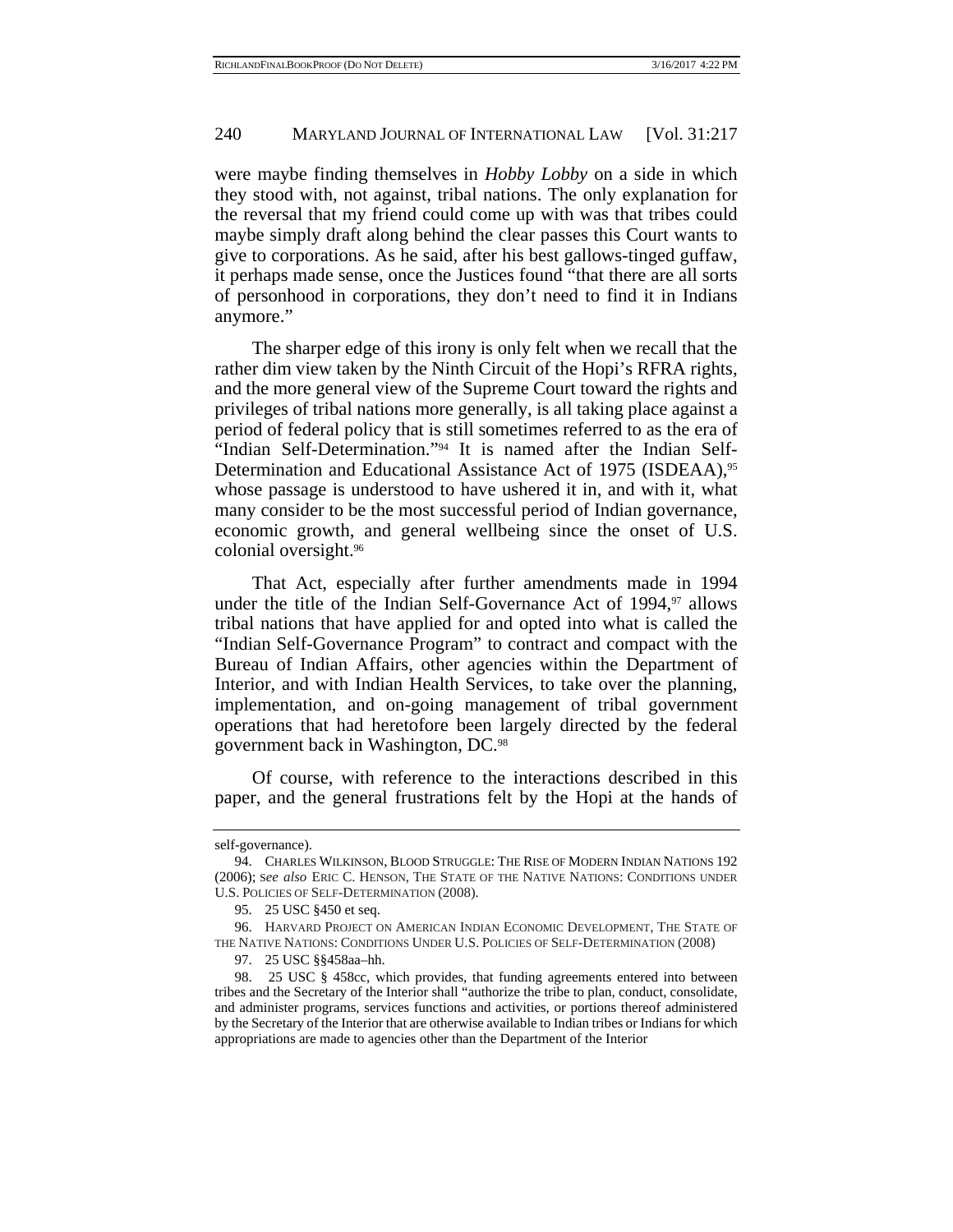decisions made by the U.S. Forest Service, it is important to note that the ISDEAA doesn't apply to that agency, given that it is not a part of the Department of the Interior or Indian Health, but rather housed in the Department of Agriculture. So no effort to pursue a similar kind of contract or compact for managing the care and use of Hopi *itaakuku* or other cultural resources would have been possible, at least as it applies to *Nuvatukya'ovi* or the places we visited together in the Tonto.

Yet this may be the only viable option for tribal nations, given the current hostility of the federal judiciary. This at least was the impression I got from Richard A. Guest, when I heard him speak on March 6, 2008, to those of us who had gathered for a conference on tribal courts at American University's Washington College of Law. Guest is the managing attorney of the Washington, D.C., Office of the Native American Right's Fund and lead attorney of its Tribal Supreme Court Project, a project "which is based on the principle that a coordinated and structured approach to tribal advocacy before the U.S. Supreme Court is necessary to preserve tribal sovereignty."<sup>99</sup> His words of advice for the tribal officials who might want to press their legal claims in federal court were simple, if no less remarkable: "Don't do it." He went on to say that this was advice based not only on wanting tribes to appreciate how their specific economic, political, and territorial interests were likely to be met with skepticism, but also the fact that the string of negative decisions from the Supreme Court had, even by 2008, gotten so long that it seemed that any filing of federal litigation seemed to be an invitation to the Court to roll back any and all precedents that protected even a modicum of tribal selfgovernance. He finished by saying, "Right now, filing in federal court sets us all up to lose."<sup>100</sup>

Given this, it seems that a tribal-friendly reading of RFRA, even after *Hobby Lobby,* is not likely to come any time soon. The sour sentiments of my colleagues at the HCPO thus would seem wellfounded, or at least supported by other corners of the Federal Indian Law community, where the sense of federal judiciary's recognition of tribal sovereignty seems equally grim.

 <sup>99.</sup> Richard A. Guest, *Native American Rights Fund* (2016), http://www.narf.org/profiles/richard-guest.

 <sup>100.</sup> *See* Comments of Richard Guest, Native American Rights Fund, to the 2008 Founder's Celebration, American University Washington College of Law, *What Do We Know About Tribal Courts?* (March 6, 2008). Notes on File with Author.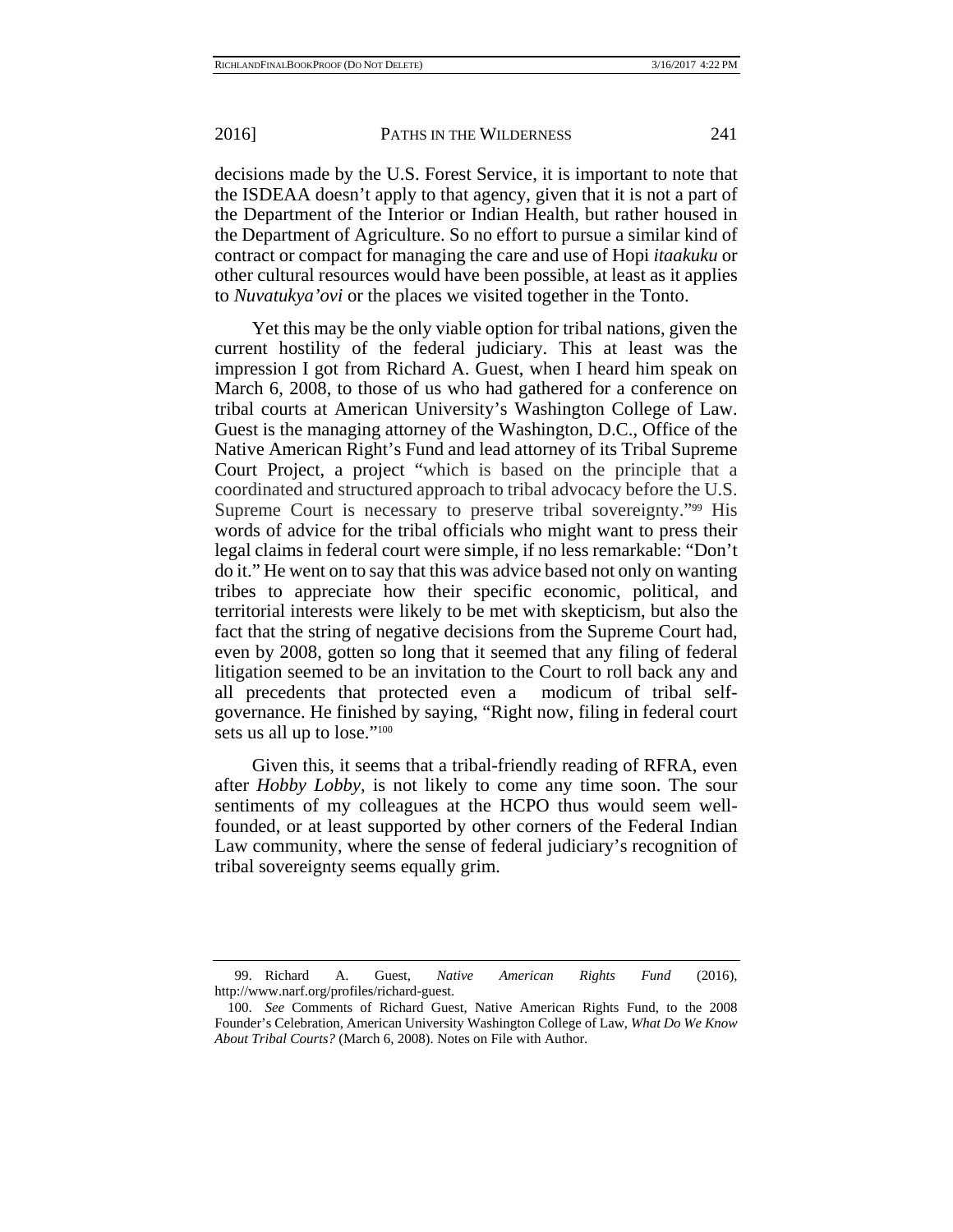### IV CONCLUSION

Despite these challenges, the Hopi tribe has not given up their efforts to protect their *itaakuku* on a variety of different fronts. Indeed, they have even continued their now decades long fight against the expansion of the Arizona Snowbowl. After losing in the Ninth Circuit and having their petition for writ of certiorari denied by the Supreme Court a year later, the Hopi tribe shifted tactics and filed an action in the state courts of Arizona against the city of Flagstaff. There they claimed that the city's agreement in 2002 to sell reclaimed wastewater to Arizona Snowbowl, an agreement that wasn't activated until 2012 given the on-going litigation, created a public nuisance that violated Arizona state law.101 Here they seemed to gain some traction. Though the trial judge dismissed their claim in 2011, his opinion was reversed by the Arizona Court of Appeals in 2013.102 The Arizona Supreme Court then declined to hear the City's appeal in 2014, allowing the case to go forward.103 Since then, proceedings have been ongoing, and in July 2015 reports emerged of efforts by the two sides to enter into settlement negotiations.<sup>104</sup> Then on March 11, 2016, a press release from the Hopi Tribe announced that it had approved the terms of a settlement with the city of Flagstaff and urged the Flagstaff City Council to do the same after it had tabled the matter on March 9.105

Though it remains to be seen whether the City of Flagstaff and the Hopi Tribe can come to a workable settlement, it is interesting to note what at least some of the terms of the proposed settlement agreement provide. Most importantly, I would argue, at least for this paper and what might just be a workable solution for various efforts by the Hopi and other tribes to protect their religious freedoms, are those

 <sup>101.</sup> Hopi Tribe v. City of Flagstaff, Coconino County Superior Court No. S0300CV201100201 (August 19, 2011)

 <sup>102.</sup> Hopi Tribe v. City of Flagstaff, No. 1 CA-CV 12-0370 (April 25, 2013) (Ariz. Ct of Appeals, Div. 1, Dept C.) (Unpublished Opinion) pursuant to Ariz. R. Supreme Court 111(c); ARCAP 28(c); Ariz. R. Crim. P. 31.24) http://www.leagle.com/decision/In%20AZCO%2020130425009/HOPI%20TRIBE%20v.%2 0CITY%20OF%20FLAGSTAFF# (Accessed March 15, 2016)

 <sup>103.</sup> *Arizona High Court Lets Hopi Snowbowl Suit Continue,* AZ CENTRAL (Jan. 8, 2014), http://www.azcentral.com/news/arizona/free/20140108pni-wir-arizona-hopi-snowbowllawsuit-reclaimed-water-flagstaff.html

 <sup>104.</sup> Katherine Locke, *Hopi Tribe and City of Flagstaff Try to Resolve Snowmaking Lawsuit*, NAVAJO-HOPI OBSERVER (July 21, 2015), http://nhonews.com/main.asp?SectionID=1&SubSectionID=1&ArticleID=17018.

 <sup>105.</sup> Suzanne Adams-Ockrassa, *Settlement Tabled: Flagstaff Council Tables Hopi Snowmaking Settlement,* AZ DAILY SUN (Mar. 9, 2016), http://azdailysun.com/business/local/flagstaff-council-tables-hopi-snowmakingsettlement/article\_1aa5bfcd-8311-5a23-8289-7a2dc6a85a97.html.